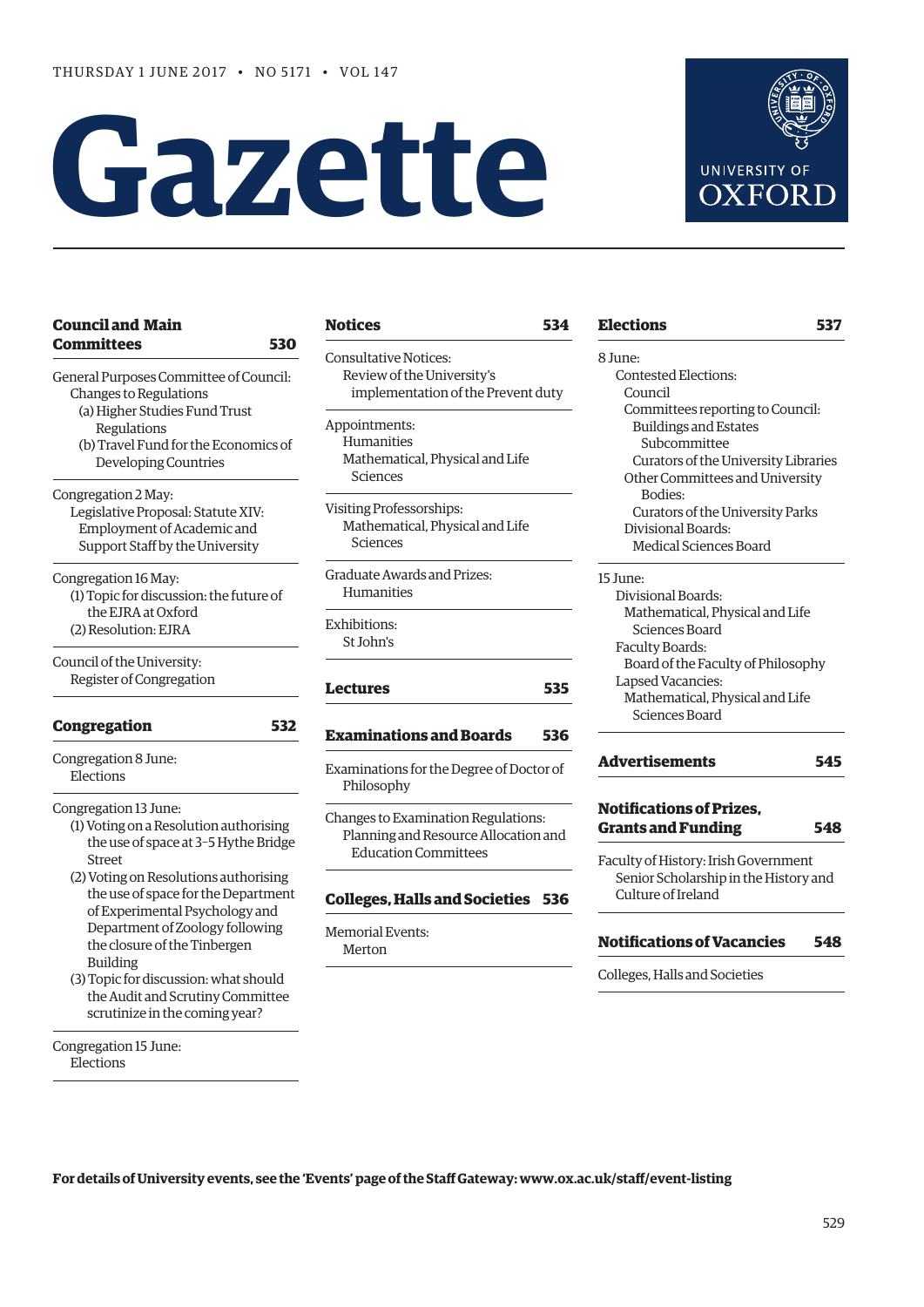# <span id="page-1-0"></span>Council and Main Committees

#### **General Purposes Committee of Council**

#### **Changes to Regulations**

The General Purposes Committee has made the following changes to regulations, to come into effect on **16 June**.

# **(a) Higher Studies Fund Trust Regulations**

#### *Explanatory Note*

The group of sub-funds within the Higher Studies Fund (HSF) is to be streamlined by transferring responsibility for two Bodleian funds to the Bodleian Libraries and a travel fund supporting the study of economics of developing countries to the Social Sciences Division. The outcome will be to have a single fund supporting 'higher studies' managed by the HSF Board, and one fund managed by the Social Sciences Division.

The regulations are being changed to reflect this; to reduce the term of office of board members from seven to four years, bringing it closer into line with other trust fund boards within the University; and to update outdated references.

GPC has previously passed resolutions for the purposes of the Charities Act 2011 relating to the Higher Studies Fund (see *Gazette* No 5141, 21 July 2016, p716). The act requires filing of those resolutions with the Charity Commission. The Charity Commission has subsequently confirmed that it is satisfied that the resolutions meet the requirements of the 2011 Act.

#### *Text of Regulations*

In Part 2 of Council Regulations 25 of 2002, concerning trusts, amend §163 relating to the Higher Studies Fund as follows (new text underlined, deleted text struck through):

#### '**§163.** *Higher Studies Fund*

1. The University as sole trustee holds The Higher Studies Fund created by a Declaration of Trust dated 16 February 1937, as amended ("the Declaration of Trust") as permanent and expendable endowment on the trusts declared by the Declaration of Trust. Further money or property may be paid or transferred to the University to be

held on the same trusts. The assets so held will be known as The Higher Studies Fund ("the Fund").

2. The University shall apply the income and, in its discretion, the capital of the Fund, for the purposes set out in the Declaration of Trust. The relevant conditions are clause 3<sup>1</sup> and clause 6<sup>2</sup>.

3. The administration of the Fund, and the application of its income, shall be the responsibility of a Board of Management comprising:

(1) the Vice-Chancellor or his or her nominee;

- (2)–(3) two members individuals appointed by the Chancellor;
- (4)–(5) two members appointed by Council; and

(6) one member individual appointed by the board of the Oxford University Alumni Society.

Each appointed trustee board member shall hold office for seven four years from the date of his appointment and shall be eligible for reappointment for one further period of seven four years.

4. The University may exercise any of its corporate powers in the management and administration of the Fund in so far as those powers are not inconsistent with these Regulations and the Declaration of Trust.

5. Regulations 1–7 shall be deemed to be Trust Regulations under the provisions of Part D of Statute XVI.

6. Subject to regulation 7, Council may amend, repeal or add to these regulations in accordance with Part D of Statute XVI, but no amendment is valid if it would cause the Fund to:

(1) cease to be exclusively charitable according to the law of England and Wales; or

(2) be outside the objects of the University.

7. Any amendment to regulation 2 is an amendment to the main objects of the Fund for the purposes of Part D of Statute XVI and

# must be approved both by Congregation of the University and subsequently by Her Majesty in Council.'

1 Clause 3: The income and if and so far as thought fit in manner hereinafter determined the capital of the Trust Fund shall be applicable and be applied for the following charitable object or objects (namely) the promotion of Higher Studies in or in connexion with the University of Oxford and this object shall be deemed to include (but not to be limited to) all or any of the following purposes (namely): A. The extension of the Bodleian Library; B. The extension of the Ashmolean Museum; C. The making of grants for all or any of the following: (1) The better organization and extension of research in the Arts subjects and the provision of research posts; (2) The development of research in Social Studies and allied subjects; D. (1) The erection, reconstruction, enlargement and equipment of Science laboratories and other Science buildings; (2) The provision of better research facilities in the Scientific departments; Provided that the foregoing list of purposes included in the Trust shall not be deemed to indicate any order of preference

2 Clause 6 contained administrative provisions relating to sub-trust funds out of which all assets have since been applied. Clause 6 has therefore been deleted by the Trustee with effect from 16 June 2017 in accordance with the powers of the Trustee under S280 of the Charities Act 2011.

Clause 6: The Trust Fund and its income shall be specifically applied or appropriated to the extent and in the manner following (namely): A. In each […] year […] the income of the Fund up to a total not exceeding the sum of seven thousand pounds in any one year shall be applied in or towards discharging the liability of the University for the maintenance of the Bodleian Library for that year in accordance with the undertaking given by the University to the Rockefeller Foundation by decree of 25 April 1933. This shall be the first charge upon the said income. B. There shall be set aside out of the capital of the Fund […], a sum of twenty thousand pounds which shall be invested and retained permanently as a separate part of the Trust Fund (hereinafter called "Fund B") and the income thereof shall be applied for some purpose or purposes connected with the Bodleian Library [...] but if and whenever […] the income of the rest of the General Trust Fund is not sufficient to discharge the liability up to a total not exceeding the said sum of seven thousand pounds in paragraph (A) of this clause referred to the income of Fund B for that year shall be charged with such deficiency and applied accordingly to the extent required as if the same were part of the income available to meet the said annual

# **(b) Travel Fund for the Economics of Developing Countries**

#### *Explanatory Note*

sum of seven thousand pounds.

The group of sub-funds within the Higher Studies Fund (HSF) is to be streamlined by transferring responsibility for two Bodleian funds to the Bodleian Libraries and a travel fund supporting the study of economics of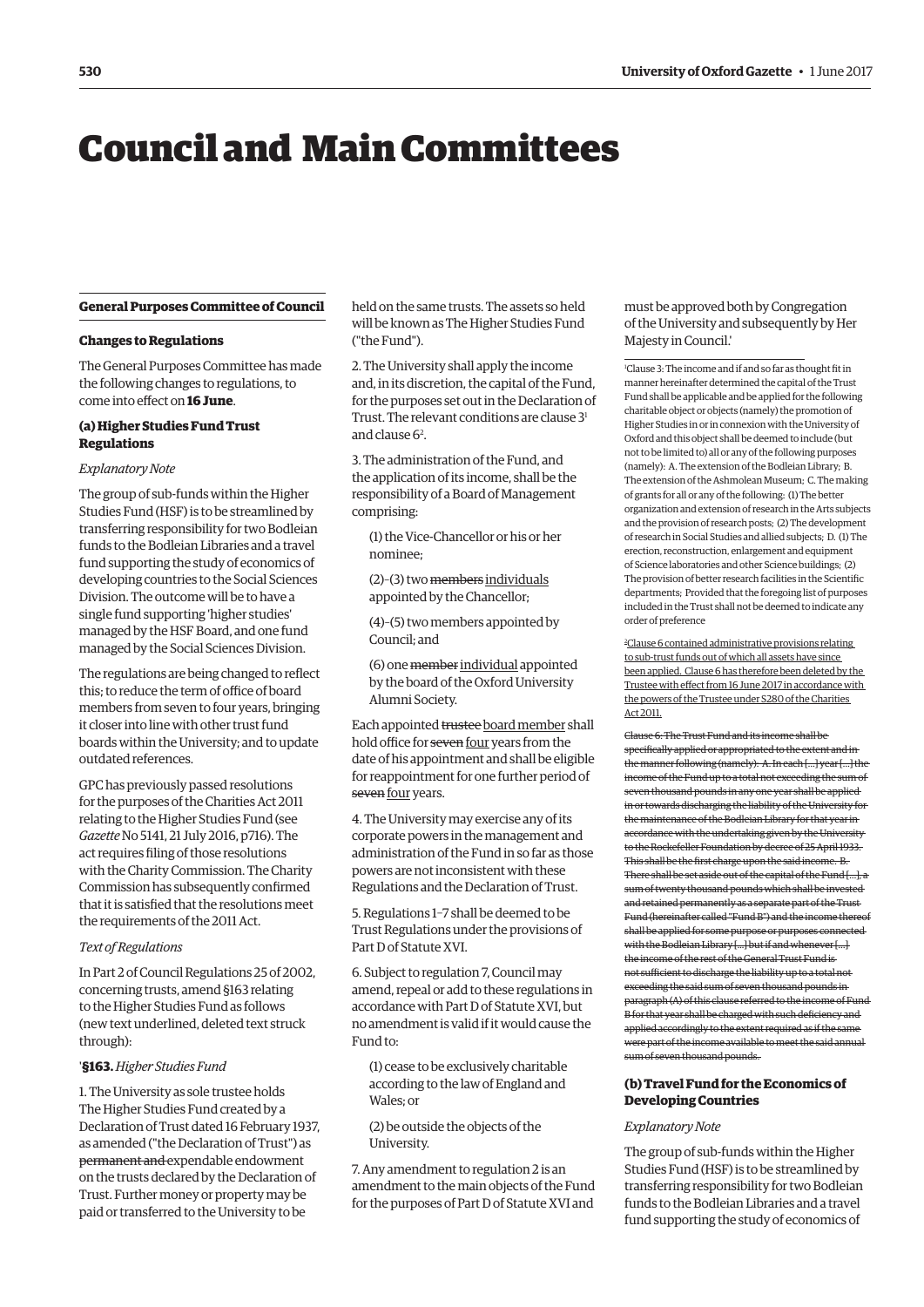developing countries to the Social Sciences Division. The outcome will be to have a single fund supporting 'higher studies' managed by the HSF Board, and one fund managed by the Social Sciences Division.

The proposed changes to the Trust Regulation governing the Travel Fund for Economics of Developing Countries remove the (self-imposed) restriction requiring beneficiaries to hold posts in the Department of Economics, and devolves management responsibilities to the Social Sciences Division.

# *Text of Regulations*

In Part 2 of Council Regulations 25 of 2002, concerning trusts, amend §108 relating to the Travel Fund for the Economics of Developing Countries as follows (new text underlined, deleted text struck through):

'*Economics of Developing Countries, Travel Fund for*

The Board of the Faculty of Social Studies Social Sciences Board may make grants to the holders of any of the established academic posts in the Sub-faculty of Economics, to enable them to travel for purposes of the study of the economics of developing countries (broadly conceived), from the moneys earmarked for such purposes in the Higher Studies Fund<sup>1</sup>.

1 Authority for the expenditure of these moneys was granted by the See Special Resolution of Congregation of 28 January 1992 (*Gazette*, Vol 122, p648).

**Congregation** 2 May

# **Legislative Proposal: Statute XIV: Employment of Academic and Support Staff by the University**

A legislative proposal and explanatory note on changes to Statute XIV (together with associated regulations) were published in *Gazette* No 5164, 23 March 2017. A notice of opposition and two notices of amendment to that legislative proposal were received, which were set out in Supplement (1) to *Gazette* No 5166, 27 April 2017.

A Congregation meeting took place on 2 May in the Sheldonian Theatre. At the meeting both amendments were rejected and the legislative proposal was carried (see *Gazette* No 5168, 11 May 2017, p454, for full results).

A postal vote was called on Amendment 1 and the results are as follows:

For: 599; against: 945.

The amendment is accordingly rejected. The result confirms the outcome of the vote at the Congregation meeting on 2 May.

Further information is available on the [Congregation website at www.admin.ox.ac.](www.admin.ox.ac.uk/councilsec/gorvernance/congregation) uk/councilsec/governance/congregation.

| Congregation | 16 May |
|--------------|--------|
|              |        |

# **(1) Topic for discussion: the future of the EJRA at Oxford**

# **(2) Resolution: EJRA**

A discussion and a debate and a vote on a resolution in relation to the Employer Justified Retirement Age (EJRA) took place at the Congregation meeting on 16 May.

Further details about the meeting and the two items of business can be found in *Gazette* No 5168, 11 May 2017.

# **Vote on the resolution**

The text of the resolution is: 'The EJRA in the University of Oxford should be abolished.'

The result of the vote at the meeting was 64 votes in favour, 143 votes against.

#### **Transcript**

A transcript of the meeting was published with *Gazette* No 5170, 25 May 2017.

#### **Postal vote on resolution**

Since more than 50 members of Congregation have requisitioned a postal vote on the resolution, the rejection of the resolution in Congregation on 16 May is not confirmed, and a postal vote on the resolution will now take place.

## **Resolution: 'The EJRA in the University of Oxford should be abolished'**

*Signatories to requisition:*

Endre Süli, Mathematical Institute Gregory Seregin, Mathematical Institute John Ball, Mathematical Institute Waldermar Schlackow, Mathematical Institute

Jared Tanner, Mathematical Institute Raphael Hauser, Mathematical Institute Kathryn Gillow, Mathematical Institute Coralia Cartis, Mathematical Institute Jon Champman, Mathematical Institute Keith Gillow, Mathematical Institute

Dominic Vella, Lincoln

Radek Erban, Merton

Benjamin Hambly, Mathematical Institute

Christoph Reisinger, Mathematical Institute

Xenia de la Ossa, Mathematical Institute Philip Candelas, Mathematical Institute Ben Green, Mathematical Institute

Yves Capdeboscq, Mathematical Institute

Alain Goriely, Mathematical Institute

Peter Grindrod, Mathematical Institute Christopher Voyce, Mathematical Institute

Nick Trefethen, Mathematical Institute Luc Nguyen, Mathematical Institute Minhyong Kim, Mathematical Institute Dmitry Belyaev, Mathematical Institute Melanie Rupflin, Mathematical Institute James Sparks, Mathematical Institute David Conlon, Mathematical Institute Andrew Wathen, Mathematical Institute Hugh Jenkyns, St Edmund Hall Heather Bouman, St John's Michael Searle, Worcester Rosalind Rickaby, Wolfson Lars Hansen, University Erin Saupe, St Hugh's Jonathan Wade, Earth Sciences Bernard Wood, Earth Sciences Nicholas Tosca, St Peter's Chris Ballentine, St Hugh's Donald Porcelli, St Anne's Stuart Robinson, St Anne's Anthony Watts, Wolfson Barry Parsons, St Cross Steve Davies, Chemistry Timothy Donohoe, Chemistry Jeremy Robertson, Chemistry Veronique Gouverneur, Chemistry Hagan Bayley, Chemistry Paul Roberts, Chemistry James Thomson, Chemistry Jonathan Burton, Chemistry Darren Dixon, Chemistry Stephen Fletcher, Chemistry Martin Smith, Chemistry Peter Edwards, Chemistry Paul Ewart, Physics Peter Norreys, Physics Anthony Bell, Physics Axel Kuha, Physics Ben Williams, Jesus Gianluca Gregori, Physics Jonathan Jones, Physics

#### **Voting papers**

Voting papers were dispatched on 26 May. If any member of Congregation has not received a voting paper, they should contact [the Council Secretariat at congregation.](mailto:congregation.meeting@admin.ox.ac.uk) meeting@admin.ox.ac.uk as soon as possible. Every member of Congregation may vote in the postal vote regardless of whether they voted at the meeting on 16 May. Completed voting papers must be returned to the Registrar's Office (University Offices) to arrive no later than **noon on Friday, 9 June**. Voting papers received after this time will not be counted.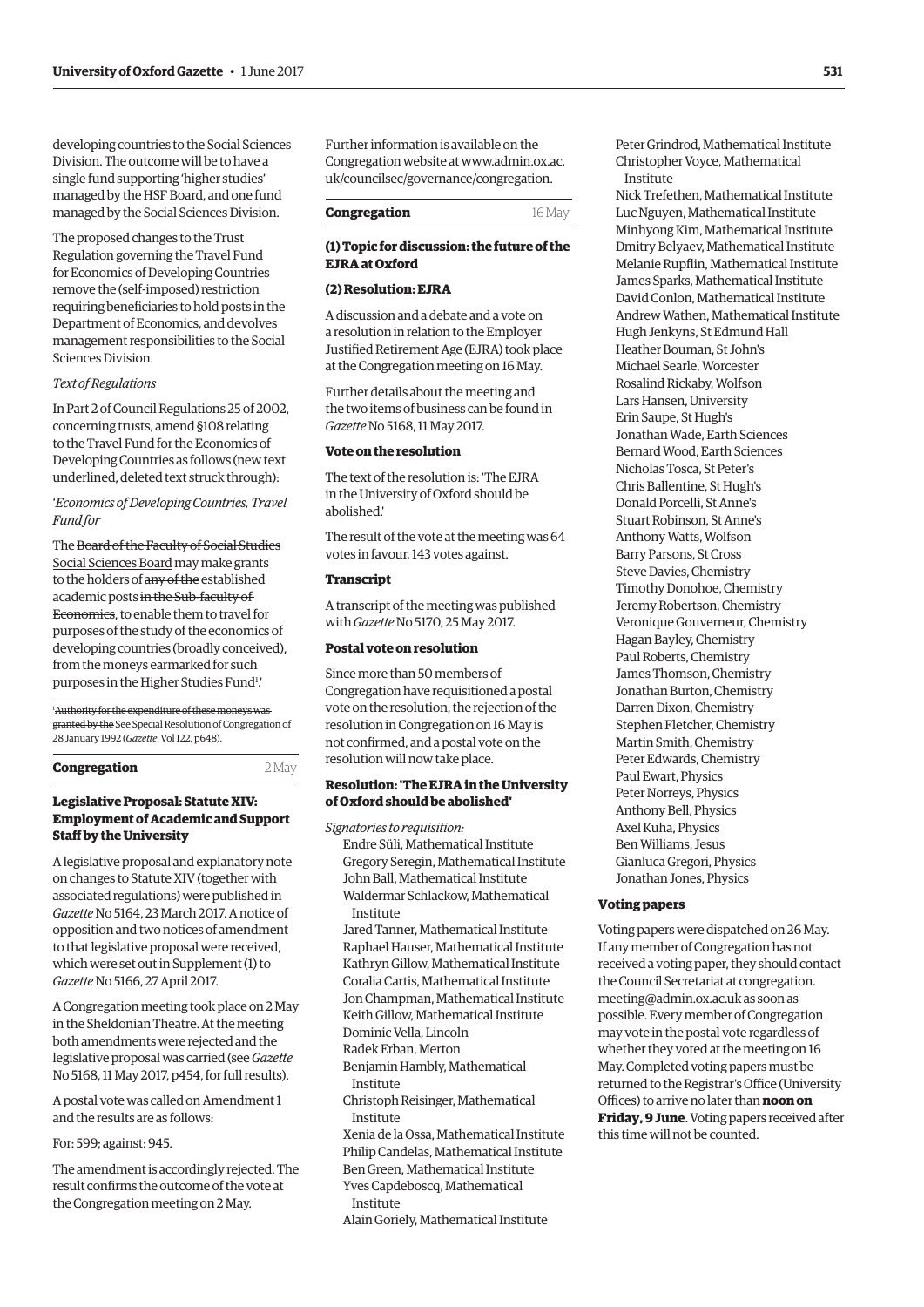Members of Congregation who wish to request a replacement voting paper may apply by email to congregation.meeting@ admin.ox.ac.uk as soon as possible and before noon on Thursday, 8 June, at the latest. Replacements will be issued where voting papers have been lost, damaged or submitted in error and will be made available for collection at the reception desk at the University Offices.

# **Electronic voting papers**

Members of Congregation who are away from Oxford and are unable to return their voting paper in hard copy by the above time may apply to the Proctors for permission to submit their voting paper electronically. Requests for permission must be made by email to congregation@proctors.ox.ac. [uk as soon as possible and before noon on](mailto:congregation@proctors.ox.ac.uk)  Thursday, 8 June at the latest. The deadline for receipt of electronic voting papers is noon on Friday, 9 June. Emailed requests must confirm (i) the member's full name and college and/or department and (ii) that they are a member of Congregation. Voting papers may only be submitted electronically by members who have been granted permission by the Proctors under the procedure described above.

# **Further details**

Further details of the meeting on 16 May are available on the Congregation website at [www.admin.ox.ac.uk/](http://www.admin.ox.ac.uk/) councilsec/governance/congregation/ congregation16may2017ejra.

A transcript of the 16 May debate was published with *Gazette* No 5170, 25 May 2017. Any queries should be addressed to [congregation.meeting@admin.ox.ac.uk.](mailto:congregation.meeting@admin.ox.ac.uk)

#### **Council of the University**

#### **Register of Congregation**

The Vice-Chancellor reports that the following names have been added to the Register of Congregation:

Brown, T, Personnel Services Ferrari, J E, Taylor Institution Library Humphreys, CE, Wadham Lockwood, G, Subdepartment of Particle Physics Naughton, L R, Medical Sciences Divisional Office Spingou, F, Wolfson Wolfe, S J P, Christ Church Young, P M, New College

# **Divisional and Faculty Boards**

For changes in regulations for examinations see 'Examinations and Boards' below.

# <span id="page-3-0"></span>Replacement voting papers<br> **Congregation**

| 8 June |
|--------|
|        |

# **Elections**

# CONTESTED ELECTIONS

Council Committees reporting to Council: Buildings and Estates Subcommittee Curators of the University Libraries Other Committees and University Bodies:

Curators of the University Parks Divisional Boards:

Medical Sciences Board

Details are in 'Elections' section below.

| Congregation | 13 June |
|--------------|---------|
|--------------|---------|

¶ Members of Congregation are reminded that any two members may, not later than **noon on 5 June**, give notice in writing to the Registrar that they wish to oppose or amend any of the resolutions at (1) or (2) below (see the note on the conduct of business in Congregation below). If no such notice has been given, and unless Council has declared otherwise or the items have been adjourned, the resolutions shall be declared carried at the meeting.

# **(1) Voting on a Resolution authorising the use of space at 3–5 Hythe Bridge Street**

#### *Explanatory Note*

The Saïd Business School (SBS) established the 'Launchpad' approximately two years ago, to provide a central environment for Oxford University Entrepreneurs to cowork. For this purpose, SBS provided an area within the business school of approximately 140 sqm net usable area (NUA). This has been successful, with a user membership in excess of 1,000 from across the University attending training, networking, mentoring and events. Due to the success of the Launchpad it has significantly outgrown its space and the space limitations are starting to have an impact on the activity that can be undertaken. SBS has particular concern that this could result in the user base decreasing. The current space provides 19 staff desks and 12 co-working desks. The 1,000 potential users are currently required to compete for the 12 co-working desks.

The SBS ambition is to provide a central point of connection, networking, training and support to enable Oxford students to develop their entrepreneurial ideas and skills. To achieve this ambition and to resolve the current space constraints, SBS propose the creation of a new entrepreneurship space for the University – the Oxford Foundry. It is intended that the Oxford Foundry will include: co-working space for up to 30 teams (comprising four people, requiring approximately 120 desks in total); meeting space for teams, founders and mentors; presentation space for workshops and lectures; informal space for students; design/making space for prototyping and learning about design approaches; office space for the staff that run the foundry; and hot-desking space for people delivering ad hoc programming.

SBS, the Social Sciences Division and Estates Services have been in discussion with Nuffield College and have identified a suitable space currently known as the Glee Club (3–5 Hythe Bridge Street) of which Nuffield is the landlord. This building is ideally located in close proximity to SBS's main building on Hythe Bridge Street and a convenient location for access by staff and students across the University. Nuffield is keen to work with SBS as part of its strategy to rejuvenate the 'Island Site' and to strengthen its relationship with the Social Sciences Division. This space could provide flexible and configurable space to accommodate the foundry.

#### *Text of Resolution*

That approximately 743 sqm NUA in 3-5 Hythe Bridge Street be allocated to the Saïd Business School with effect from June 2017 for a period of five years.

# **(2) Voting on Resolutions authorising the use of space for the Department of Experimental Psychology and Department of Zoology following the closure of the Tinbergen Building**

Following the unexpected closure of the Tinbergen Building on 13 February 2017, over 790 staff, doctoral students and associated facilities (including laboratory facilities, testing space, meeting and teaching space and support space) for the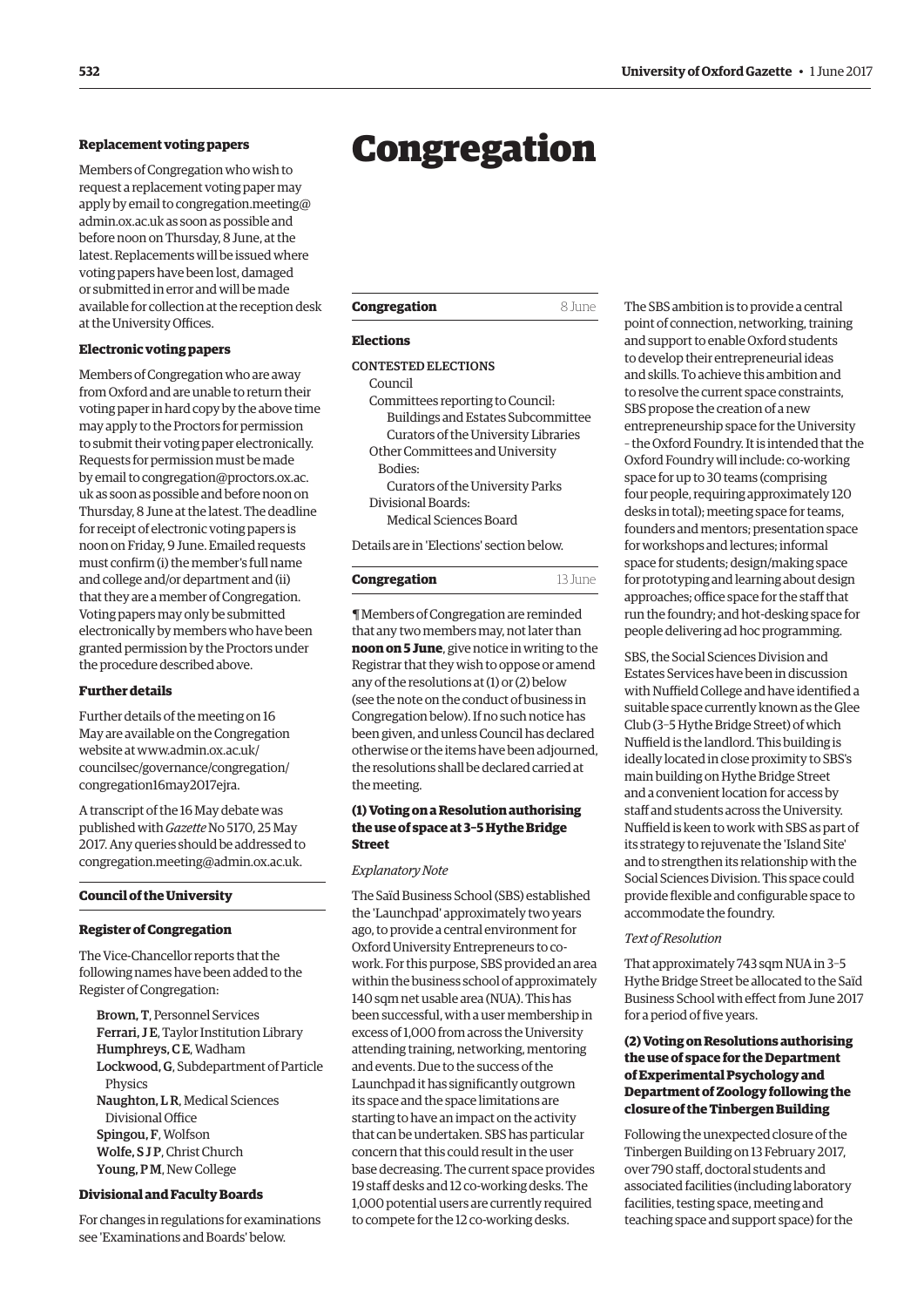Department of Experimental Psychology and Department of Zoology required relocation. Estates Services has worked with the departments to identify space across the University and externally to provide immediate space solutions. Because of the need to act quickly so that academic activities could continue, a number of moves were effected in March, for which resolutions are now brought forward for endorsement.

# DEPARTMENT OF EXPERIMENTAL PSYCHOLOGY

#### *(a) Ewert House*

#### *Explanatory Note*

Ewert House, located in Summertown, is predominately occupied by the Department for Continuing Education, but also houses a number of small University groups and commercial tenants. Approximately 275 sqm net usable area (NUA) has remained vacant following the relocation of the former Land Agents Office to the Malthouse. A further 125 sqm NUA is also available for use further to a decision by IT Services to release this space and relocate into existing space in the Gibson Building. The Department of Experimental Psychology occupied this space on 17 March 2017, accommodating approximately 43 people and testing space. In addition, the Department for Continuing Education and the Department of Population Health have temporarily released approximately 152 and 72 sqm NUA respectively within Ewert House for occupation by the Department of Experimental Psychology. This space was occupied on 22 March 2017, accommodating approximately 29 people and testing space, bringing the overall amount of space made available within Ewert House to 624 sqm **NUA** 

The Department of Experimental Psychology occupied this space on the 17 March 2017, accommodating approximately 43 people and testing space.

# *Text of Resolution*

That approximately 624 sqm NUA in Ewert House (building number 364) be allocated to the Department of Experimental Psychology from 17 March 2017 until a medium-term solution is available, estimated to be Trinity term 2018.

#### *(b) New Richards Building*

#### *Explanatory Note*

The New Richards Building, located on the Old Road Campus, is a temporary modular building which was erected for occupation by those decanted as part of the

demolition of the Rosemary Rue Building and construction of the Big Data Institute (BDI). The Department of Population Health occupied the first and second floor and released this space on occupation of the BDI in February 2017. The ground floor is currently occupied by the Department of Primary Care Health Sciences. The first and second floor (approximately 750 sqm NUA) was identified as suitable space for occupation by the Department of Experimental Psychology.

The Department of Experimental Psychology occupied this space on 10 March 2017, accommodating approximately 73 people and testing space.

# *Text of Resolution*

That approximately 750 sqm NUA in the New Richards Building (building number 695) be allocated to the Department of Experimental Psychology from 10 March 2017 until a medium-term solution is available, estimated to be Trinity term 2018.

# DEPARTMENT OF ZOOLOGY

#### *(c) New Radcliffe House*

# *Explanatory Note*

New Radcliffe House is located on the Radcliffe Observatory Quarter (ROQ) and comprises three floors; the ground floor is occupied by the Jericho Health Centre, the first floor by Oxford University Press and the second floor remains unallocated following vacation by the Department of Primary Care Health Sciences. The second floor provides approximately 1,095 sqm NUA of office and meeting space, and was identified as a suitable location for occupation by the Department of Zoology.

The Department of Zoology occupied this space on 10 March 2017, accommodating approximately 154 people.

#### *Text of Resolution*

That approximately 1,095 sqm NUA in New Radcliffe House (building number 553) be allocated to the Department of Zoology from 10 March 2017 until a medium-term solution is available, estimated to be Trinity term 2018.

#### *(d) Wytham Field Station*

#### *Explanatory Note*

The Wytham Field Station has historically been occupied by the Department of Zoology, although many activities were relocated in 2014. It was identified by the department as an ideal location to decant several groups as the department already has a presence within the building and site. The Department of Zoology occupied this space on 13 March 2017, accommodating approximately 69 people and some laboratory facilities.

#### *Text of Resolution*

That approximately 728 sqm NUA in Wytham Field Station (building number 267) be allocated to the Department of Zoology from 13 March 2017 to 12 March 2022.

# **(3) Topic for discussion: what should the Audit and Scrutiny Committee scrutinize in the coming year?**

Congregation elects three of its members to the Audit and Scrutiny Committee, which oversees the University's audits and conducts 'structured inquiry or investigation into failures or alleged failures of the University's operations.' While members of Congregation and others can contact Committee members, there is no formal mechanism by which elected members report back to Congregation.

The undersigned, which include the current elected members, propose holding a discussion in which Congregation can hear from and talk with its elected members, and discuss the Committee's scope, how it might help improve the operation of the University, and potential themes for scrutiny for the next academic year (2017– 18). It is anticipated that the discussion may raise issues which may be addressed not only by the Committee, but by other bodies and officers of the University; it is hoped the discussion will be useful to all such bodies and officers. It should also be noted that issues may still be raised by the usual confidential channels, including those to the Committee, the Proctors, Council, and others.

#### *Signatories:*

Jeff Tseng, Physics, St Edmund Hall Cigdem Issever, Physics, Lincoln Brian Huffman, Physics, Lady Margaret Hall

Anthony Weidberg, Physics, St John's Roger Benson, Earth Sciences Stephen Blamey, Philosophy, St Edmund

Hall

Outi Aarnio, Economics, St Edmund Hall Jennifer Nuttall, English, St Edmund Hall Christopher Williams, Medieval and

Modern Languages, St Edmund Hall Luc Nguyen, Mathematics, St Edmund Hall

Hugh Jenkyns, Earth Sciences Simon Costa, St Edmund Hall Philipp Podsiadlowski, St Edmund Hall Patrick Roche, Hertford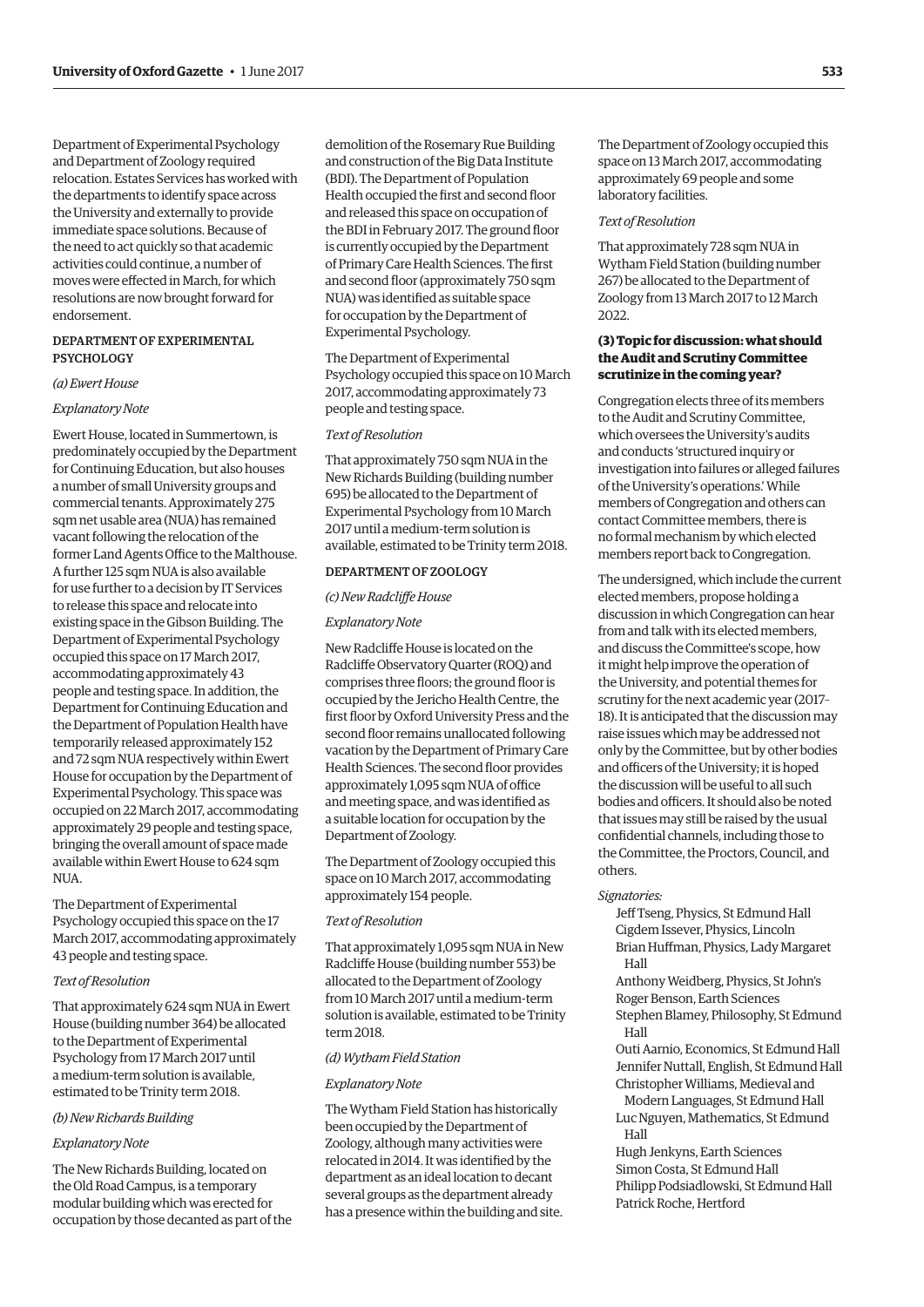# Notices

<span id="page-5-0"></span>Oliver Riordan, Mathematics, St Edmund Hall Amy Zavatsky, Engineering Science, St Edmund Hall Ronald Daniel, Engineering Science, Brasenose Peter Mirfield, Law, Jesus Caroline Warman, Medieval and Modern Languages, Jesus Patricia Daley, Geography, Jesus Richard Grenyer, Geography, Jesus James Tilley, Politics and International Relations, Jesus Andrew Dancer, Mathematics, Jesus Dariusz Wojcik, Geography, St Peter's Stuart White, Politics and International Relations, Jesus Henrike Lähnemann, Medieval and Modern Languages **Congregation** 15 June

#### **Elections**

UNCONTESTED ELECTIONS Divisional Boards: Mathematical, Physical and Life Sciences Board Faculty Boards: Board of the Faculty of Philosophy

# LAPSED VACANCIES

Details are in 'Elections' section below.

#### **Note on procedures in Congregation**

¶ Business in Congregation is conducted in accordance with Congregation Regulations 2 of 2002 [\(www.admin.ox.ac.uk/statutes/](http://www.admin.ox.ac.uk/statutes/regulations/529-122.shtml) [regulations/529-122.shtml\). A](http://www.admin.ox.ac.uk/statutes/regulations/529-122.shtml) printout of these regulations, or of any statute or other regulations, is available from the Council Secretariat on request. A member of Congregation seeking advice on questions relating to its procedures, other than elections, should contact Mrs F Burchett at the University Offices, Wellington Square [\(telephone: \(2\)80199; email: felicity.](mailto:felicity.burchett@admin.ox.ac.uk) burchett@admin.ox.ac.uk); questions relating to elections should be directed to the Elections Officer, Ms S L S Mulvihill [\(telephone: \(2\)80463; email: elections.](mailto:elections.office@admin.ox.ac.uk) office@admin.ox.ac.uk).

#### **Consultative Notices**

# **Review of the University's implementation of the Prevent duty**

The Counter-Terrorism and Security Act 2015 creates a statutory duty for specified public authorities, including universities, to 'have due regard to the need to prevent people from being drawn into terrorism' (the Prevent duty). In complying with the Prevent duty, universities must 'have particular regard' to both 'the duty to ensure freedom of speech' and 'the importance of academic freedom'.

The University established a steering group, including representatives from the academic divisions, Congregation, UAS and the Conference of Colleges, to consider in detail how the University should respond, and give effect to, the statutory duty. As part of the risk assessment and action plan submitted to HEFCE (the body responsible for monitoring universities' compliance with the duty) in August 2016, Council undertook to conduct an annual review to:

'ensure that changes to University regulations and procedures associated with the Prevent legislation and any actions taken in relation to Prevent are not undermining, remain subject to, and are operating in a manner to secure and protect the rights of academics, students, staff and visiting speakers under existing law, including the Education (No 2) Act 1986, the Human Rights Act 1998, the Equality Act 2010 and data protection legislation.'

This review is being undertaken by Professor Hugh Collins, Vinerian Professor of English Law, All Souls. Professor Collins will consult with relevant parties (including, but not limited to, Student Welfare and Support Services, OUSU, the Equality and Diversity Unit and the Proctors' Office) on their experience of the University's implementation of the Prevent duty. Members of staff or students who have any comments or issues which they would like to be considered as part of this review within the terms of reference set out above should email these to prevent-review@ admin.ox.ac.uk before **4pm on 9 June**.

Comments should be sufficiently detailed to allow the reviewer to give them full and proper consideration but will be treated in confidence.

As the University and each of the colleges are being separately monitored by HEFCE, this review will necessarily focus on the University's implementation of the Prevent duty. However, if any generic issues come to light as part of this review, which may have implications for the collegiate University as a whole, they will be shared with the Conference of Colleges as appropriate. Many college governing bodies are conducting similar internal reviews and any comments on college-specific matters should therefore be directed to the relevant college in the first instance.

Further information on the Prevent duty and on the University's approach can be [found at https://www1.admin.ox.ac.uk/](https://www1.admin.ox.ac.uk/councilsec/prevent) councilsec/prevent.

#### **Appointments**

#### **Humanities**

# KING ALFONSO XIII PROFESSORSHIP OF SPANISH STUDIES

Jonathan William Thacker, BA KCL, PhD Camb, Professor of Spanish Golden Age Literature and Tutor in Spanish, Merton, has been appointed to the King Alfonso XIII Professorship of Spanish Studies in the Faculty of Medieval and Modern Languages with effect from 1 January 2018. Professor Thacker will be a fellow of Exeter.

## **Mathematical, Physical and Life Sciences**

#### HEAD OF PLANT SCIENCES

The Mathematical, Physical and Life Sciences Board has conferred the Headship of the Department of Plant Sciences upon Professor R George Ratcliffe, MA DPhil Oxf, Fellow of New College and Professor of Plant Sciences, for a period of 3 years from 1 October 2017.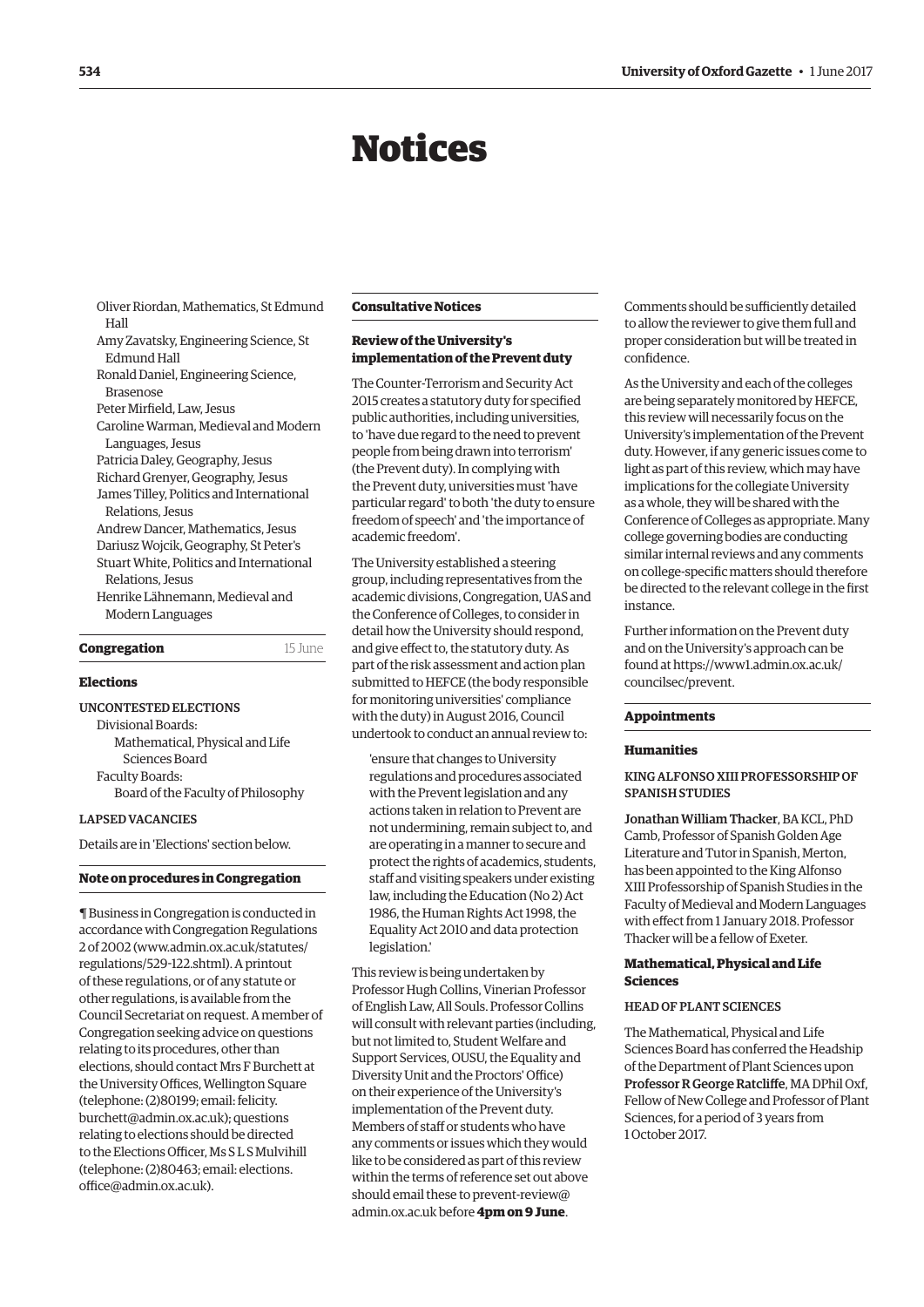# Lectures

# <span id="page-6-0"></span>HEAD OF CONDENSED MATTER PHYSICS

The Mathematical, Physical and Life Sciences Board has conferred the Headship of the Subdepartment of Condensed Matter Physics upon Professor Robert Taylor, MA DPhil Oxf, Professor of Condensed Matter Physics, for a period of 5 years from 1 September 2017.

#### **Visiting Professorships**

# **Mathematical, Physical and Life Sciences**

# GEORGE EASTMAN VISITING PROFESSORSHIP

Kenneth S Suslick, BS Caltech, PhD Stanford, Marvin T Schmidt Research Professor, University of Illinois, has been appointed to the George Eastman Visiting Professorship in the Department of Engineering Science for a period of 1 year from 1 September 2018. Professor Suslick will be a fellow of Balliol.

# **Graduate Awards and Prizes**

*This content has been removed as it contains personal information protected under the Data Protection Act.*

# **Exhibitions**

# **St John's**

# LAUDIAN VESTMENTS AND COLLEGE SILVER ON DISPLAY

A display of liturgical vestments and embroidery from the late medieval period will take place at 2pm on 10 June in the Garden Quadrangle Reception Room. There will be an accompanying exhibition of some of the most intriguing pieces of silver from St John's late 18th-century collection, chosen to illustrate something of the life of the college in this period – intellectual achievement was variable, social life was changing as categories of students were elided, and the gardens were radically [remodelled. More information: www.](www.sjc.ox.ac.uk/discover/events/laudian-vestments-and-silver) sjc.ox.ac.uk/discover/events/laudianvestments-and-silver.

#### **Humanities**

# **Faculty of History**

OXFORD CENTRE FOR GLOBAL HISTORY / TRANSNATIONAL AND GLOBAL HISTORY SEMINAR

Dr Tobias Metzler, Thammasat, will deliver a seminar at 5pm on 13 June at the History Faculty.

*Subject*: ' "… we must prevent a further outbreak" : global networks and the fight against the "yellow peril" '

#### **Social Sciences**

#### **School of Interdisciplinary Area Studies**

#### AFRICAN STUDIES CENTRE

#### *African Studies Annual Lecture*

Dr Jacob Dlamini, Princeton, will deliver the African Studies Annual Lecture at 6pm on 16 June in the Nissan Institute Lecture Theatre, Nissan Institute of Japanese Studies. More information and to register: [https://africanstudiesoxford2017.eventbrite.](https://africanstdiesoxford2017.eventbrite.co.uk) co.uk.

*Subject*: 'Dying to forget: history, memory and the intergenerational transfer of trauma in South Africa'

# **Colleges, Halls and Societies**

# **Balliol**

# LADY DERVORGUILLA SEMINAR

Professor Joanna Innes will deliver the Lady Dervorguilla Seminar at 8pm on 8 June at Holywell Manor, Manor Road. [More information: www.balliolmcr.com/](www.balliolmcr.com/content/lady-dervorguilla-seminars) content/lady-dervorguilla-seminars. *Subject*: 'An academic lifestyle'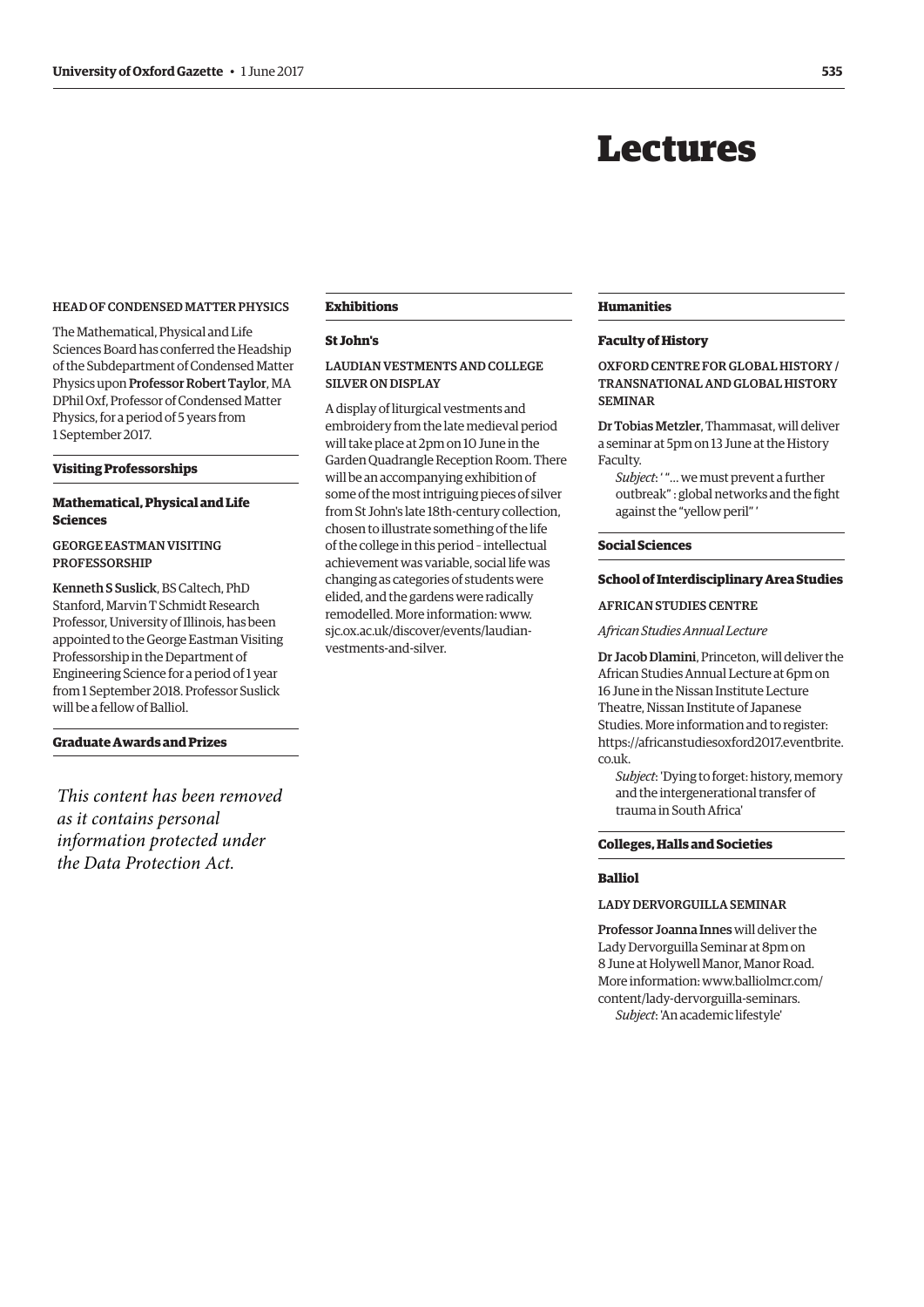# <span id="page-7-0"></span>Examinations and Boards Colleges,

**Examinations for the Degree of Doctor of Philosophy**

*This content has been removed as it contains personal information protected under the Data Protection Act.*

# Halls and Societies

# **Memorial Events**

# **Merton**

A memorial service will be held at 3.30pm on Saturday, 21 October, in Merton Chapel for Dr John Roger Loxdale Highfield (1922–2017), MA, DPhil, Harmsworth Senior Scholar 1948–9, Junior Research Fellow 1949–51, Fellow and Tutor in Modern History 1951–89, Librarian 1955–89, Emeritus Fellow 1989–2017. Tea will be served afterwards in the hall.

#### **Changes to Examination Regulations**

For the complete text of each regulation listed below and a listing of all changes to regulations for this year to date, [please see www.ox.ac.uk/gazette/](www.ox.ac.uk/gazette/examinationregulations) examinationregulations.

# **Planning and Resource Allocation and Education Committees**

FEES IN RESPECT OF CERTIFICATES, TRANSCRIPTS AND PERSONAL DATA to provide for the charging of a fee for MA certificates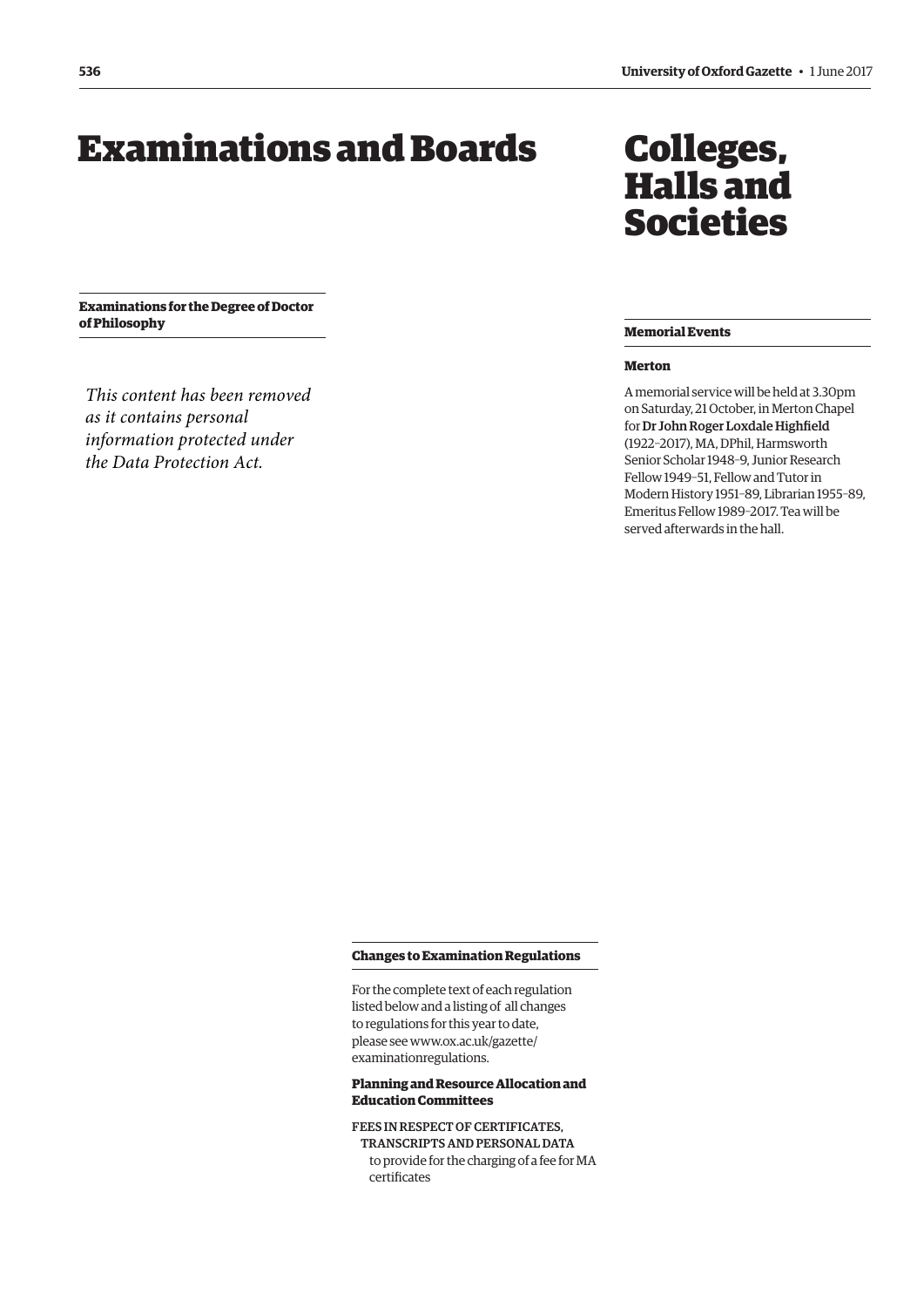# <span id="page-8-0"></span>Elections

The nomination period for these elections closed at 4pm on Thursday, 11 May 2017. The following elections will be contested and the results determined by postal ballot of the eligible electorate(s).

**Contested Elections** 8 June

#### **Council**

One member of Congregation elected by Congregation from members of the faculties in the Divisions of Humanities and of Social Sciences

| Current/Retiring      | To hold            | To hold            |
|-----------------------|--------------------|--------------------|
| Member                | office             | office             |
|                       | from               | until              |
| Professor T J Morgan, | MT <sub>2017</sub> | MT <sub>2021</sub> |

Oriel

*The following nominations have been received*:

Geraldine A Johnson, BA Yale, MA Camb, MA status Oxf, PhD Harvard, Student of Christ Church, Faculty of History

#### *Nominated by*:

- The Very Revd Professor Percy, Dean of Christ Church, Faculty of Theology M D Damazer, Master of St Peter's
- A M S Prochaska, Principal of Somerville, Faculty of History
- A J Bate, Provost of Worcester, Faculty of English Language and Literature
- J R Elsner, Corpus Christi, Faculty of Classics, Subfaculty of Archaeology
- R J Goodman, St Antony's, Faculties of Anthropology and Geography and of Oriental Studies
- E G W Keene, Christ Church, Faculty of Social Studies
- R S R Mitter, St Cross, Faculties of History, of Oriental Studies and of Social Studies
- A J C Parker, Faculty of Clinical Medicine
- L A Roper, Oriel, Faculty of History

# *Candidate statement*:

I am an Associate Professor in History of Art and a Student (Fellow) of Christ Church. I helped establish Oxford's undergraduate degree in Art History and I have held positions of responsibility in my faculty, at my college, and in the central University, including Head of Department, Tutor for Admissions, and Associate Head of the

Humanities Division. This has given me a clear understanding of how to get things done at Oxford.

Oxford faces many challenges. Some are long-standing, such as how to integrate more successfully the University's strengths with those of the colleges. Other challenges are more recent, such as the need to develop a coherent and comprehensive internationalisation strategy that looks beyond the immediate concerns surrounding Brexit. We must also consider the effectiveness of our current career progression system for academics and the difficulties of maintaining a healthy worklife balance given the increasing demands on staff at all levels. More generally, we must find better ways of engaging all members of the academic community in planning for the future, in terms of both our facilities and the people who will work and study in them.

My experiences at Oxford and at other academic institutions in the UK, Europe, and North America give me a valuable perspective on key issues facing the collegiate University. Serving on Council would let me develop innovative and effective proposals to address some of Oxford's most pressing problems, whilst not forgetting the impact such proposals can have on individual academics, students, and support staff.

Julia H M Smith, MA Camb, DPhil Oxf, Fellow of All Souls, Faculty of History

#### *Nominated by*:

- M H Conway, Balliol, Faculty of History E R F Harcourt, Keble, Faculty of Philosophy
- K E O'Brien, University College, Faculty of English Language and Literature
- M J Smith, University College, Faculty of Oriental Studies

#### *Candidate statement*:

If elected to Council, I will bring considerable experience of university governance and leadership in an ancient university at a time of rapid change. Prior to my appointment as the Chichele Chair of Medieval History in 2016, I held the Edwards Chair of medieval history at the University of Glasgow. In this position, I served as Deputy Dean of the Faculty of Arts (200910) then, after restructuring, as Deputy Head of the College of Arts (2010-12). In this role I participated in strategic leadership at a time of great change, represented the College of Arts on university-level committees and on Senate, and led initiatives on equalities and mentoring, work-load, undergraduate and graduate internships and internationalisation. I chaired Faculty/College Board and Faculty Council as needed. I gained experience of working with colleagues from all sectors of the university, including administrative and support services as well as the University of Glasgow's four Colleges (=Divisions). From 2017, I will serve as director of research for the Oxford History faculty.

One member of Congregation elected by Congregation from members of the faculties in the Divisions of Mathematical, Physical and Life Sciences and of Medical Sciences

| Current/Retiring | To hold | To hold |
|------------------|---------|---------|
| Member           | office  | office  |
|                  | from    | until   |

Professor L Tarassenko, MT 2017 MT 2021 St John's

*The following nominations have been received*:

Tim Coulson, BSc York, PhD Dip Imp, Fellow of Jesus, Faculty of Zoology

#### *Nominated by*:

- D D C Bradley, Jesus, Faculties of Physics and of Engineering Science
- Y S Malhi, Oriel, Faculty of Anthropology and Geography
- P N Mirfield, Jesus, Faculty of Law
- B C Sheldon, Wolfson, Faculty of Zoology

#### *Candidate statement:*

I am a biologist based in the Zoology department with interests in understanding the dynamics of the natural world, in predicting the consequences of anthropogenic change on these dynamics, and in characterizing their impact for humanity. I am Professor of Zoology, Associate Head of Department, and a member of the Fellowship of Jesus College. I moved to Oxford from Imperial College in 2013, and now feel I have a sufficient understanding of the workings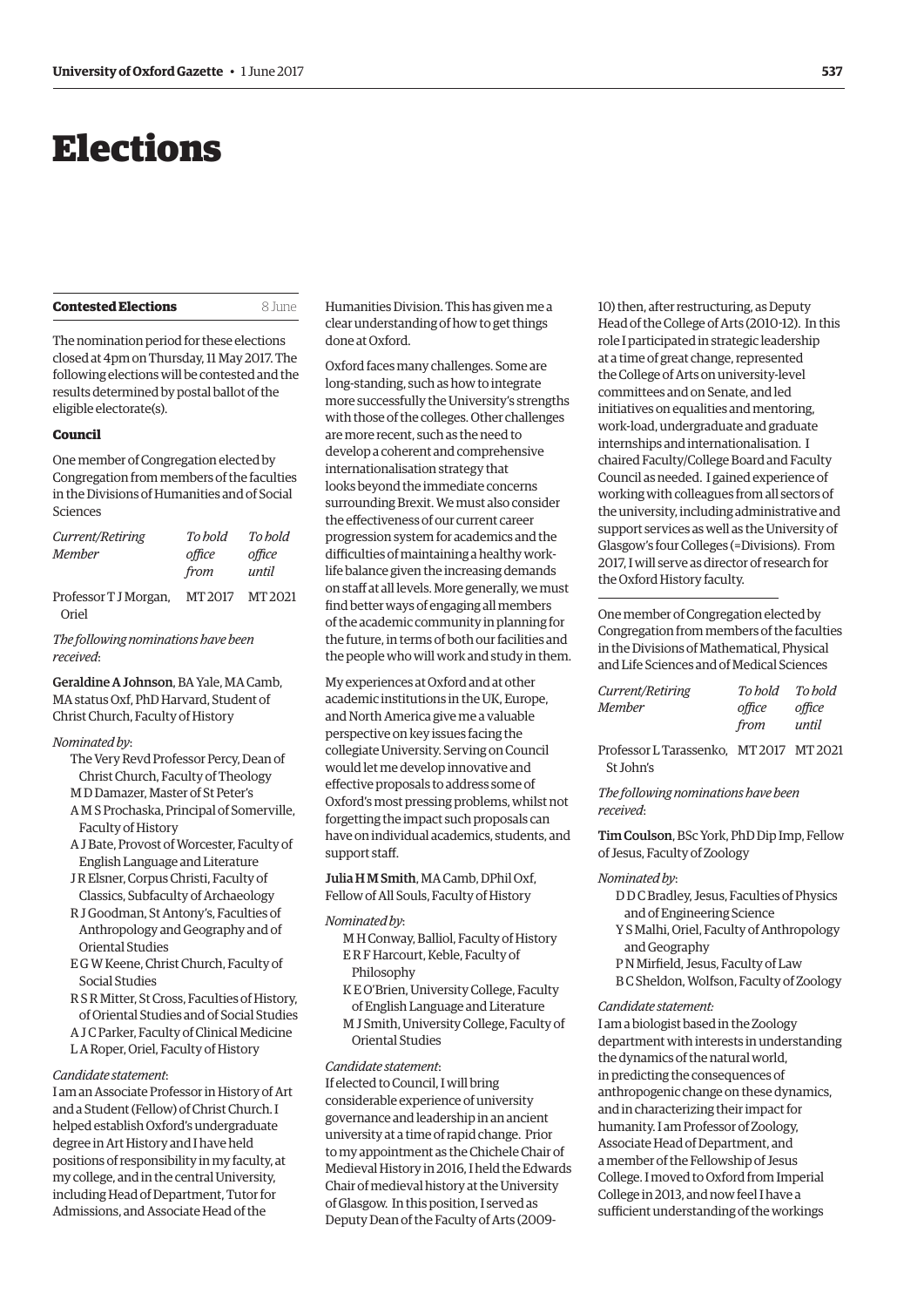of the University that I can make useful contributions via Council membership. My motivation for standing for Council is a strongly held belief that senior academics have a duty to contribute to the governance, administration, and financial and asset management of the University. The next few years are likely to pose significant challenges for the University as Brexit plays out, and council will have to consider how best to meet these challenges. I believe my experience of researching the dynamics and consequences of change, albeit in a different setting, provide me with a skillset appropriate for a member of Council during such times.

Freddie C Hamdy, MB ChB Alexandria, MA Oxf, MD Sheff, Fellow of Balliol, Faculty of Clinical Medicine

#### *Nominated by:*

- Sir John Bell, Christ Church, Faculty of Clinical Medicine
- Dame Kay Davies, Hertford, Faculties of Physiological Sciences and of Clinical Medicine
- G A P Holländer, Jesus, Faculty of Clinical Medicine
- S H Kennedy, Green Templeton, Faculty of Clinical Medicine
- I M C Tracey, Pembroke, Faculties of Psychological Studies and of Clinical Medicine

#### *Candidate statement:*

As a practising academic surgeon and trainer of surgeon scientists, head of the Nuffield Department of Surgical Sciences and Director of the Division of Surgery & Oncology at the Oxford University Hospitals NHS Trust, I will bring to Council skills from an old academic discipline, which is becoming critically important through innovation technology and cutting edge minimally invasive interventions, closing the loop from basic science to the bedside and operating room. This has been achieved by strong, multidisciplinary interdepartmental and cross-divisional links, successfully forged over the past 8 years. I also sit at the heart of an important interface between academia and healthcare delivery, bridging the gaps between the University and the NHS at Oxford and beyond. With insight into the many opportunities,

difficulties and financial challenges faced by our academic institution in research, teaching, training and administration, I will be pleased and well-placed to serve Council.

Professor Jennifer J Kurinczuk, BSc MB ChB MD Leic, MSc Lond, Faculty of Clinical Medicine

#### *Nominated by:*

- J M Armitage, Faculty of Clinical Medicine
- B S Casadei, Faculty of Clinical Medicine Professor Sir Rory Collins, St John's,
	- Faculty of Clinical Medicine
- J M Green, Faculty of Clinical Medicine C P Jenkinson, Harris Manchester, Faculty of Clinical Medicine
- M Knight, Faculty of Clinical Medicine
- M J Parker, St Cross, Faculty of Clinical Medicine
- M A Quigley, Faculty of Clinical Medicine S Shepperd, Kellogg, Faculty of Clinical Medicine
- S B Ziebland, Green Templeton, Faculty of Clinical Medicine

#### *Candidate statement:*

As an institution which prides itself on academic excellence the University requires access to the very best researchers and teachers to enable delivery of the highest quality research and teaching. A central focus of my work is on ensuring that my generation of researchers and teachers is replaced by the very best of the next generation. To do this, we need to remove structural and cultural barriers, and positively support the development of all staff and students, particularly early career researchers. With encouragement from the Athena SWAN Charter many of the STEMM Units and Departments, including my own, have made great strides in this direction. However, it is vital that leadership, and investment, for the development of a positive and supportive culture, and systemic change to ensure that all University staff work in an environment which values equitably their contribution and supports them to achieve their best comes from the very top of the organisation. I want to participate in achieving this goal and is one of the reasons I am standing for election to Council.

As Director of the National Perinatal Epidemiology Unit I have successfully led national and international research collaborations bringing together multidisciplinary groups to work together. This involves leadership of individuals and groups who often start from a different perspective. We live in politically and economically turbulent times and in responding to, and pre-empting, events the University will require flexible and innovative leadership. I look forward to contributing to that leadership if elected to Council.

One member of Congregation, not necessarily being a member of any division and not in any case being nominated in a divisional capacity, elected by Congregation

| Current/Retiring                      | To hold To hold |                 |
|---------------------------------------|-----------------|-----------------|
| Member                                | office<br>from  | office<br>until |
| Professor Sir Rick<br>Trainor, Exeter |                 | MT 2017 MT 2021 |

*The following nominations have been received:*

Tania Boyt, MBA Open, Department of Physiology, Anatomy and Genetics

#### *Nominated by:*

- C A Manning, University College, Faculty of Psychological Studies
- J Y Martin, Department of Pharmacology
- D J Paterson, Merton, Faculty of
- Physiological Sciences
- M S Wilkins, Sir William Dunn School of Pathology

#### *Candidate statement:*

I am currently the Head of Administration and Finance in the Department of Physiology, Anatomy and Genetics. Since joining the University in 2001, I have been the Departmental Administrator/Head of Administration and Finance for five different departments across two divisions. Undertaking these roles has provided me vast experience in all the key departmental administrative areas including HR, finance, research, infrastructure, teaching and student administration. My background is in human resources but I am able to cover all aspects of university administration.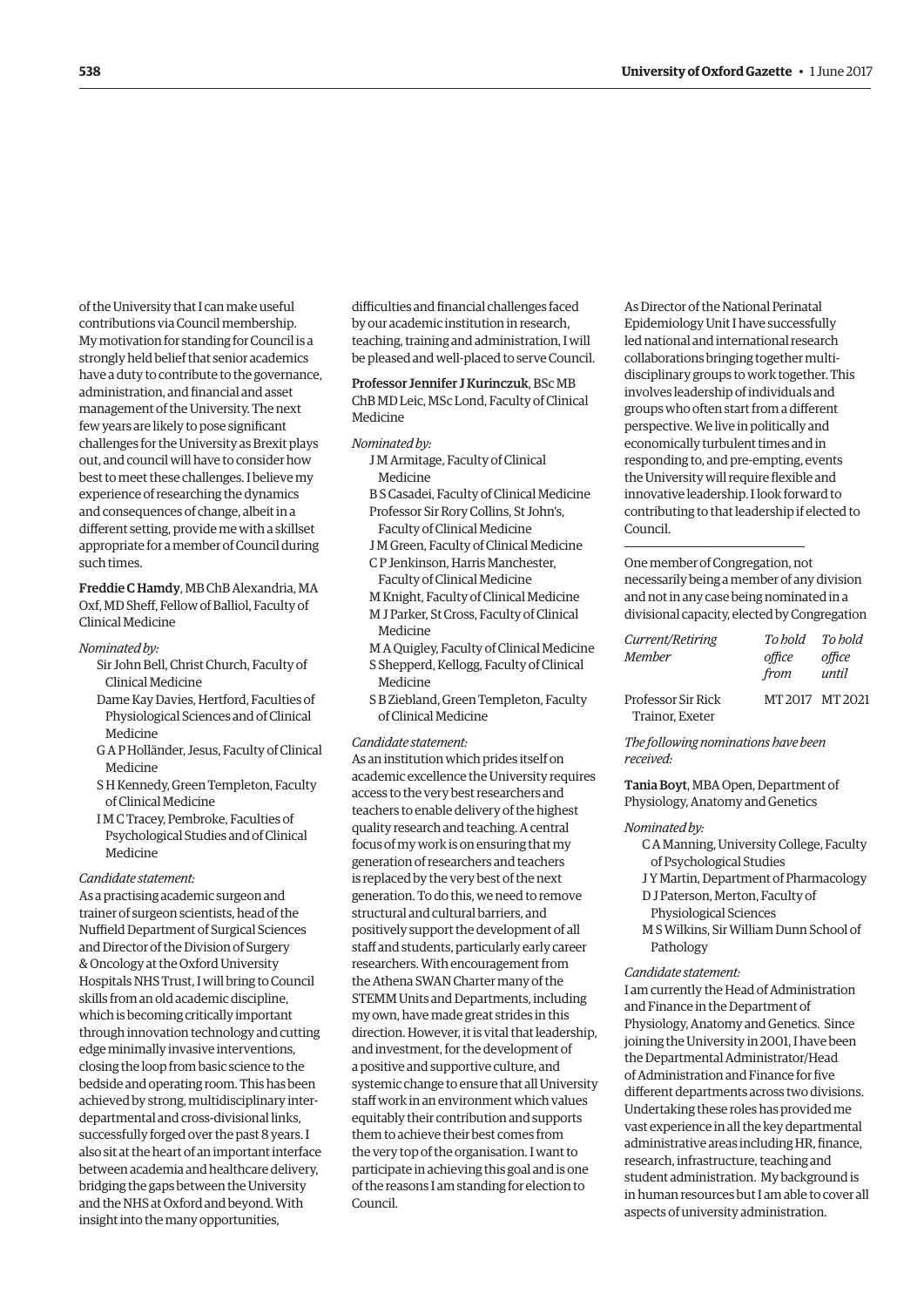During my University departmental experience, I have relished the variety of challenges that each department has offered. I pride myself of being able to work across the whole width and breadth of administration from strategic to the coal face and across every discipline.

As a member of Congregation, I believe it is important and an obligation to participate in the operation of the University community. I currently sit on numerous University sub-groups and working parties and these add to my growing breath of knowledge. I feel I would be a valued member of the Committee and would welcome the opportunity to bring my operational expertise and experience to assisting the wider University.

# Professor Brian Foster, BSc Lond, MA DPhil Oxf, Fellow of Balliol, Faculty of Physics

#### *Nominated by:*

- Professor Sir Drummond Bone, Master of Balliol, Faculty of English Language and Literature
- R J Cashmore, Brasenose, Faculty of **Physics**
- S C Cooper, St Catherine's, Faculty of Physics
- A M Cooper-Sarkar, St Hilda's, Faculty of **Physics**
- F C Kirwan, Balliol, Faculty of Mathematics
- I P J Shipsey, St Catherine's, Faculty of Physics

#### *Candidate statement:*

I believe that my experience on the Councils of a Research Council (PPARC), the Institute of Physics and currently the Royal Society give me the experience and insight to contribute strongly to Council. In the uncertainty of the evolving Brexit, my international perspective as a leader of large international collaborations and my knowledge of European science institutions, particularly in Germany, where my research is currently based, will be of use to Council's discussions on future international relationships. I also have experience with funding arrangements in many other countries, particularly the USA, China and Japan. I am currently a member of the Royal Society Higher Education and Research

contact group, concerned with issues such as the Higher Education Bill and the future of REF and TEF. As a member of Main Panel B and Chair of the Physics Committee for REF2014, I have experience with research evaluation methodologies. I am also a member of Royal Society working group with the French and German Scientific Academies on Research Evaluation. I serve on the Royal Society's Public Engagement Committee and have been strongly involved in public engagement throughout my career. As the founder and Chair of Trustees of the Oxford May Music Festival, a registered charity, I have experience of the interconnections between the sciences, arts and humanities and of the voluntary sector. If elected I will work hard to ensure that Oxford's core values of scholarship, internationalism and openness to all talents are maintained and strengthened in these challenging times.

#### Antone Martinho, AB Harvard, MA DPhil Oxf, Fellow of Magdalen, Faculty of Zoology

#### *Nominated by:*

- P D Elbourne, Magdalen, Faculty of Philosophy
- A Kacelnik, Pembroke, Faculty of Zoology
- D T LaValle, Magdalen, Faculty of Classics
- G Varelli, Magdalen, Faculty of Music
- R C S Walker, Magdalen, Faculty of Philosophy

#### *Candidate statement:*

I am standing for Council because I believe in this university: its deep and storied history and the promise of a future still more successful and exciting. I will bring energy and industry to this role and dedicate myself to improving our university and keeping it in its deserved spot atop world rankings.

I am particularly interested in improving the experience of our graduate students to ensure that Oxford is an enticing academic home for the best blossoming scholars. We have a great asset in our varied Colleges, which support well-fitted, nurturing environments for excellence.

I believe in making the blessings of an Oxford education available to deserving students regardless of their financial circumstances, and will advocate for

improved financial aid for those in need, a resource critical to our continuing to keep pace with the provisions offered by our peer institutions.

Oxford's unique character and academic resources have made it home to top class scholarship and attracted the world's great thinkers for centuries. We must continue to ensure that a career at Oxford remains an attractive and promising prospect to researchers worldwide. This is particularly true of our junior academics and post docs, whose better provision and intergration into university life I would make a priority.

Our university faces uncertainties in the coming years, and will require committed and energetic leadership to ensure we are an unimpeachable community of learning. I believe I can contribute to upholding this responsibility of good stewardship of this ancient and modern institution.

Professor Jonathan Michie, MSc Lond, MA DPhil Oxf, President of Kellogg, Continuing Education

#### *Nominated by:*

Professor Sir Rick Trainor, Rector of Exeter, Faculty of History

- Baroness Helena Kennedy of the Shaws, Principal of Mansfield, Faculty of Law
- R W Ainsworth, Master of St Catherine's, Faculty of Engineering Science
- Dame Elish Angiolini, Principal of St Hugh's, Faculty of Law
- A M Buchan, Corpus Christi, Faculty of Clinical Medicine
- Dame Kay Davies, Hertford, Faculties of Physiological Sciences and of Clinical Medicine
- R J Goodman, St Antony's, Faculties of Anthropology and Geography and of Oriental Studies
- R Hobbs, Harris Manchester, Department of Primary Care Health Sciences
- K J Humphries, All Souls, Faculty of History
- K E O'Brien, University College, Faculty of English Language and Literature

#### *Candidate statement:*

I'm Director of the Department for Continuing Education and President of Kellogg College; this experience means I bring a fresh perspective to the deliberations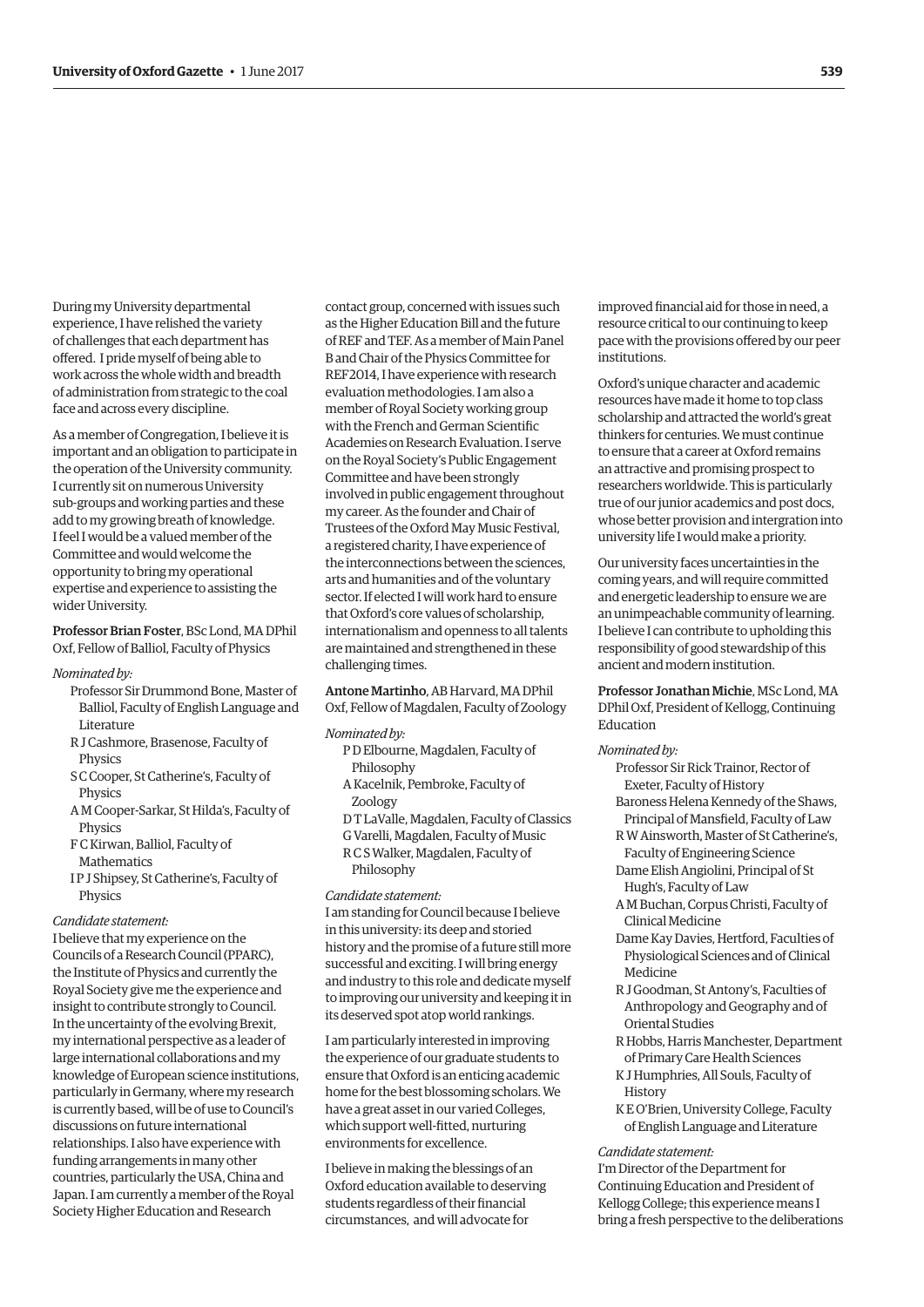of council regarding the future direction of the University. I'm fully supportive of the University's *Strategic Plan*, which, beyond teaching and research embraces a commitment to civic engagement. As Professor of Innovation & Knowledge Exchange, I believe in the importance of interdisciplinarity and widening engagement activities which look outwards beyond academe.

The growth in the Department for Continuing Education over the past nine years means Oxford is leading developments in this area globally. I'm committed to strive for recognition of how such activities can increase the diversity of the student body and enrich the culture of the University – and the lives of participating students, plus through media and other channels, influence policy makers and politicians.

As head of house, I participate in Conference of Colleges. I'm a co-opted member of the Social Sciences Divisional Board and also serve on the following University Committees: Education, Finance, Student Number Planning, Student Fees & Support, Impact & Knowledge Exchange, and the Natural History Museum Board. I'm Treasurer to the Oxford Society [the University's alumni association]. I was delighted to receive an OUSU 'Outstanding Supervisor' Award for 2015-16.

Beyond Oxford I serve on the Council of the Academy of Social Sciences (whose Audit Committee I chair); the Economic Advisory Board of Defra; and the United World Colleges (UWC) Council. I am Chair of Governors of UWC Atlantic College.

Richard Ovenden, BA Durh, MA Lond, MA Oxf, Fellow of Balliol, Faculty of History

# *Nominated by:*

- Dame Hermione Lee, President of Wolfson, Faculty of English Language and Literature
- A J Carr, Worcester, Faculty of Clinical Medicine
- H F Hamerow, St Cross, Faculty of History, Subfaculty of Archaeology
- L How, Bodleian Libraries Directorate A J Hurrell, Balliol, Faculty of Social
- Studies
- T F Melham, Balliol, Faculty of Computer Science
- G L Swafford, St Cross, Research Services
- A E Trefethen, St Cross, Faculty of Computer Science
- L Van Broekhoven, Linacre, Faculty of Anthropology and Geography
- I A Walmsley, St Hugh's, Faculty of Physics

#### *Candidate statement:*

I would like to offer myself as a candidate for election to Council.

I have been in Oxford since 2003, in a variety of roles in the Bodleian, since 2014 as Bodley's Librarian. I have held fellowships at two colleges, and have enjoyed and greatly benefitted from those two communities. I have also had experience of working with colleagues on projects and initiatives in all Divisions, including major research projects, and have an appreciation of the challenges that face the University from a variety of perspectives: academically, financially, operationally, and also from the collegiate, and institutional perspectives. Over the years I have served on Personnel Committee, Research Committee, BESC, and IT Committee and would like to bring this experience, drawn from my perspective of knowledge across the institution, to bear on the decisions made in Council.

In my role I am fortunate to see the best aspects of the University: the sheer intellectual power of the place, the extraordinary size and range of our endeavours, the enormous dedication of staff at all levels, and the way in which our decision-making structures, unique and imperfect though they are, have tended to support our continued intellectual success. I would like to have the opportunity serve the University, at this especially challenging time, by contributing to the work of the University on Council.

Balázs Szendroi, BA CASM PhD Camb, Fellow of St Peter's, Faculty of Mathematics

#### *Nominated by:*

- M D Damazer, Master of St Peter's M R Bridson, Magdalen, Faculty of Mathematics
- A M Etheridge, Magdalen, Faculties of Statistics and of Mathematics
- D S Gangjee, St Hilda's, Faculty of Law C S Mawson, Wadham
- P Rothwell, St Peter's, Faculty of
- Medieval and Modern Languages
- N Sud, Wolfson, Faculty of Social Studies
- L Tarassenko, St John's, Faculty of Engineering Science
- U L Tillmann, Merton, Faculty of **Mathematics**
- A A Williams, St Peter's, Faculty of English Language and Literature

#### *Candidate statement:*

I have been a University Lecturer at the Mathematical Institute and Fellow and Tutor in Pure Mathematics at St Peter's College since 2005, with Professorial title awarded in 2014. I have served my College as Tutor for Admissions (2008-2013) and Senior Tutor (since 2015), and have had long stints on a variety of College and Departmental Committees including Academic Affairs, Investment and Art. My research interests lie in algebraic geometry; I was awarded the Royal Society Leverhulme Trust Senior Research Fellowship in 2013.

For a number of years, I have been coordinating various research training and development activities in Africa, working with an annual budget in the region of \$100K p.a. raised from a variety of sources. I have served on the Council of the African Institute of Mathematical Sciences, Cape Town, since 2014, and have recently been engaged by the Swedish International Development Coordination Agency to evaluate two of their programmes in East Africa. I am a member of the Steering Committee of AfOx, the Africa Oxford Initiative.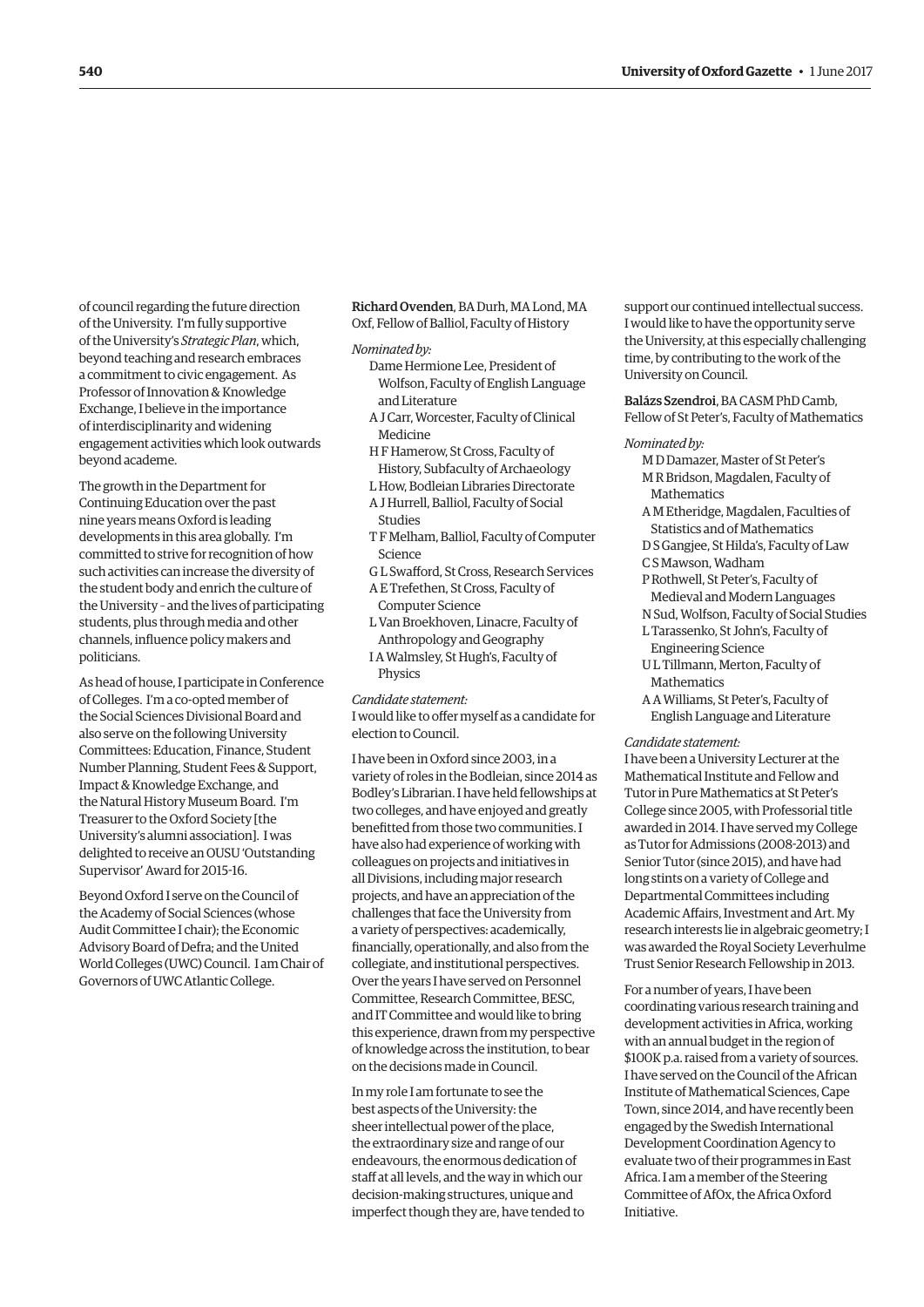If elected, I would aim to work for the causes I believe in: preserving the values of the tutorial system, while helping it adapt to modern expectations; the training of young scholars and scientists, including those from the Global South; meeting the challenges of a post-Brexit Oxford; and upholding academic freedom for all members, junior and senior, of the Collegiate University.

#### **Committees reporting to Council**

# BUILDINGS AND ESTATES **SUBCOMMITTEE**

One person elected by Congregation

| office         |
|----------------|
| until          |
| office<br>from |

Professor R G Ratcliffe, MT 2017 MT 2020 New College

*The following nominations have been received:*

Paul C Adams, Department of Pharmacology

# *Nominated by:*

- K A Dora, Worcester, Faculty of Physiological Sciences
- N J Emptage, Lincoln, Faculty of
- Physiological Sciences
- C J Garland, Magdalen, Faculty of Physiological Sciences
- J Y Martin, Department of Pharmacology

#### *Candidate statement:*

I have worked within the University for nineteen years; formerly at the Department of Chemistry and, since 2009, at the Department of Pharmacology.

I would like to offer the committee my ten years' worth of experience in the role of a Building and Facilities Manager – a role in which I experience the day-to-day reality of the practices, regulation and decisions made by BESC and other Estate's committees from a 'customer' perspective. This is a perspective I believe the committee may lack at present.

Professor Martin C J Maiden, BA R'dg, MA status Oxf, PhD Camb, Fellow of Hertford, Faculty of Zoology

#### *Nominated by:*

- W N Hutton, Principal of Hertford
- R H V Jones, Estates Services
- P Klenerman, Green Templeton, Faculty
- of Clinical Medicine
- B C Sheldon, Wolfson, Faculty of Zoology

# *Candidate statement:*

I joined the Department of Zoology as a Wellcome Trust Senior Fellow in 1997, having spent 9 years (1988-1997) working as a Senior Scientist for the NHS at the National Institute for Biological Standards and Control in Hertfordshire. In October 2004 was appointed Professor of Molecular Epidemiology and a Governing Body Fellow of Hertford College, where I am currently Tutor for Graduates. As a medical microbiologist, I have a long-standing interest in laboratory infrastructure and I have particular experience in the construction refurbishment and maintenance of containment laboratories. Since the closure of the Tinbergen Building on 10th February 2017, I have been working very closely with many members of the Estates Department on the decant of the building and the provision of short and medium term solutions my Department. I have wide experience of working within the MPLS Division and have collaborated extensively with colleagues in the Division of Medicine. Through my work at Hertford I have enjoyed close working relationships with colleagues from the Humanities and Social Sciences and I am confident that I am well placed to represent the interests of both graduate and undergraduate students. I am strongly of the view that it is important that academics active in both teaching and research should contribute to the wider administration of the University and that the development and maintenance of an excellent estate is central to the University's success.

# CURATORS OF THE UNIVERSITY LIBRARIES

One member of Congregation elected by Congregation

| Current/Retiring  | To hold         | To hold |
|-------------------|-----------------|---------|
| <b>Member</b>     | office          | office  |
|                   | from            | until   |
| Dr L J Smith.     | MT 2017 MT 2021 |         |
| Harris Manchester |                 |         |

*The following nominations have been received*:

Emma Smith, MA DPhil Oxf, Fellow of Hertford, Faculty of English Language and Literature

#### *Nominated by*:

- Professor Sir Rick Trainor, Rector of Exeter, Faculty of History
- W N Hutton, Principal of Hertford
- H R Woudhuysen, Rector of Lincoln, Faculty of English Language and Literature
- M J Snowling, President of St John's, Faculty of Psychological Studies M H Conway, Balliol, Faculty of History
- S J Wheale, Bodleian Special Collections

#### *Candidate statement:*

I've been a Bodleian reader for almost thirty years. More recently I have worked with colleagues across its many different departments: collections, exhibitions, publications, communications, digital, fundraising, and conservation. This has given me an increased awareness of the importance of the Bodleian Libraries, not just to my own and other scholarly research, but to the University's wider cultural engagement. I also know something of the financial pressures under which this work is taking place. The libraries have worked hard to absorb these constraints but cannot continue their work if annual budgets are always being reduced. We need to remind ourselves that the Libraries are an extraordinary international asset – and have been for centuries. I'd be keen to be part of the Libraries' work towards a sustainable financial strategy, perhaps underpinned by endowment income.

I would bring my love of the Bodleian Libraries together with my experience as an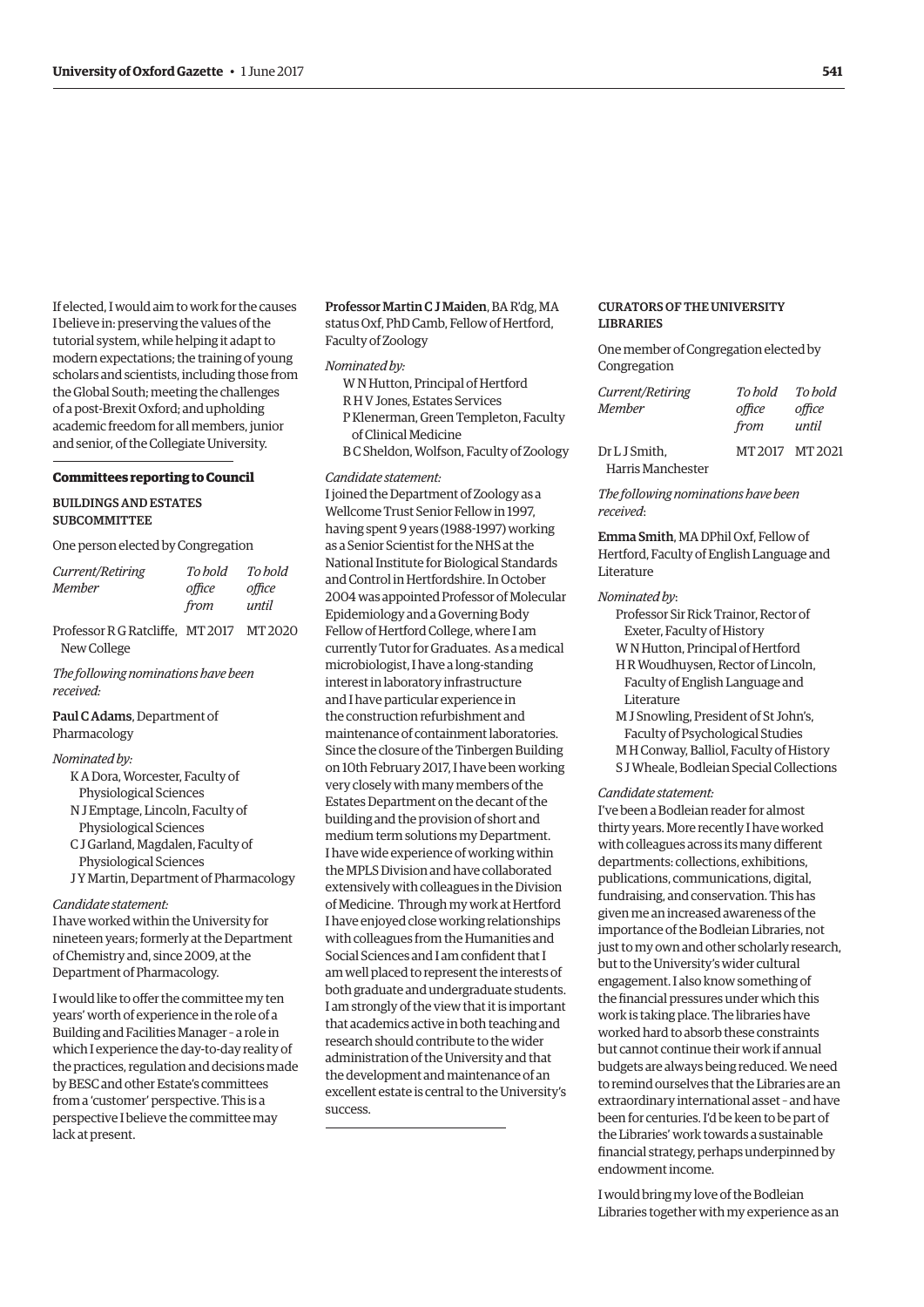academic involved in teaching and research. I also have administrative understanding from the University's Education Committee, and from the Education IT Board and the Taught Degrees Panel, both of which I chair. Since 1602 the Bodleian has been at the heart of the University, as a laboratory for generating and interrogating knowledge across all the disciplines. It has always adapted, and must to continue to do so, but there are also some fundamental ways in which it needs to remain the same. As a Curator, I think I could be an advocate for the Libraries and help to balance these competing necessities.

Professor Lesley Smith, BSc MSc LSE, MA DPhil Oxf, Fellow of Harris Manchester, Faculty of History

#### *Nominated by*:

- R Waller, Principal of Harris Manchester, Faculty of Theology
- L J Gullifer, Harris Manchester, Faculty of Law
- S A Killoran, Harris Manchester
- N F Palmer, St Edmund Hall, Faculty of Medieval and Modern Languages

#### *Candidate statement:*

I'm standing for re-election as a Curator of the University Libraries as I hope to build on the knowledge I've gained during my first term. Excepting illness and dates that coincided with undergraduate Admissions, I've been to every meeting and taken part in the Away Day on the five-year strategic plan. I've learned a lot about the range and depth of the Libraries' business, which includes not only book provision, but digitization projects, big data management, and managing Oxford's Open Access requirements. In addition, I've been to some of the Libraries' technical services departments to find out how the staff deal with the 3,000+ items that arrive every week.

As a regular reader of Special Collections, I already knew a lot about that side of the Libraries' provision, but I'm now much more able to comment on the needs of other users, including those who never physically come to a library building. I've also taken it as one of my duties during these three years to try to consider the needs of the Libraries' staff and to make sure these are considered by Curators. As cuts continue, but demands increase, this is a crucial period for Libraries' development, including the newest requirement for public engagement. Libraries' strategy has been (rightly, in my view) not to retrench; but it's important that this not be at the expense of staff morale.

# **Other Committees and University Bodies**

#### CURATORS OF THE UNIVERSITY PARKS

One person elected by Congregation

| Current/Retiring<br>Member | To hold To hold<br>office<br>from | office<br>until |
|----------------------------|-----------------------------------|-----------------|
| Professor N J Kruger,      |                                   | MT2017 MT2023   |
| Pembroke                   |                                   |                 |

*The following nominations have been received*:

Richard Briant, MA Camb, MA Oxf, Fellow of St Cross, Saïd Business School

#### *Nominated by*:

- J Friedrichs, St Cross, Faculty of Social Studies
- D N J MacCulloch, Kt, St Cross, Faculties of History and of Theology
- R E Makepeace, St Cross
- S Strand, St Cross, Faculty of Social Studies

#### *Candidate statement:*

The University Parks give great pleasure to a great number of people, all year round and in many different ways. The Parks are wonderful and I love them! My aim is to help ensure that they continue to be an excellent resource for our diverse communities.

Nicholas J Kruger, MA Oxf, PhD Camb, Fellow of Pembroke, Faculty of Plant Sciences

#### *Nominated by*:

- L Dolan, Magdalen, Faculty of Plant Sciences
- N P Harberd, St John's, Faculty of Plant Sciences
- R G Ratcliffe, New College, Faculty of Plant Sciences
- J A C Smith, Magdalen, Faculty of Plant Sciences

#### *Candidate statement:*

I have been a Curator of the University Parks since 2011, and I welcome the possibility of serving for a second term. My aims over the past six years have been to ensure that the University Parks can be enjoyed as a valuable outdoor amenity by members of the University as well as the wider local community, and to support the activities of the Superintendent of Parks and his team in developing and maintaining the Parks (as well as many other areas throughout the university for which they are responsible). If re-elected I would continue with similar objectives.

Having trained as a plant biologist, I have an informed interest in the University Parks, and being based in the Department of Plant Sciences, I am ideally located to monitor activities in the Parks as I have done regularly throughout my tenure as a Curator. Moreover, as the son of a Parks Superintendent, I have been aware from an early age of the challenges involved in meeting the contrasting requirements of these areas as horticultural havens and sites for recreational activities.

With the imminent retirement of the current Superintendent after many years of successful guardianship of the Parks, a major responsibility of the Curators in the immediate future will be to support the induction of his replacement to ensure continued effective stewardship of this precious resource and the other work of the Parks staff. Continuity within the membership of the Board of Curators will help in facilitating this transition.

Luke Pitcher, MA Oxf, PGCert Durh, Fellow of Somerville, Faculty of Classics

#### *Nominated by*:

- A J Parker, Somerville
- S M Rayner, Somerville, Faculty of Physics
- F J Stafford, Somerville, Faculty of English Language and Literature A M V Suerbaum, Somerville, Faculty of Medieval and Modern Languages

#### *Candidate statement:*

The Parks are the pride of the University, and the chief adornment of the City. Commitment and experience are needed for their oversight. As a Somerville College resident, I live within five minutes' walk from the Parks, and therefore have a personal interest in their proper running. I have previous experience of the Board from my recent term as University Assessor, in which I became familiar with every aspect of University governance. I hope, then, that I can count on your votes as your representative in caring for the Parks that we love.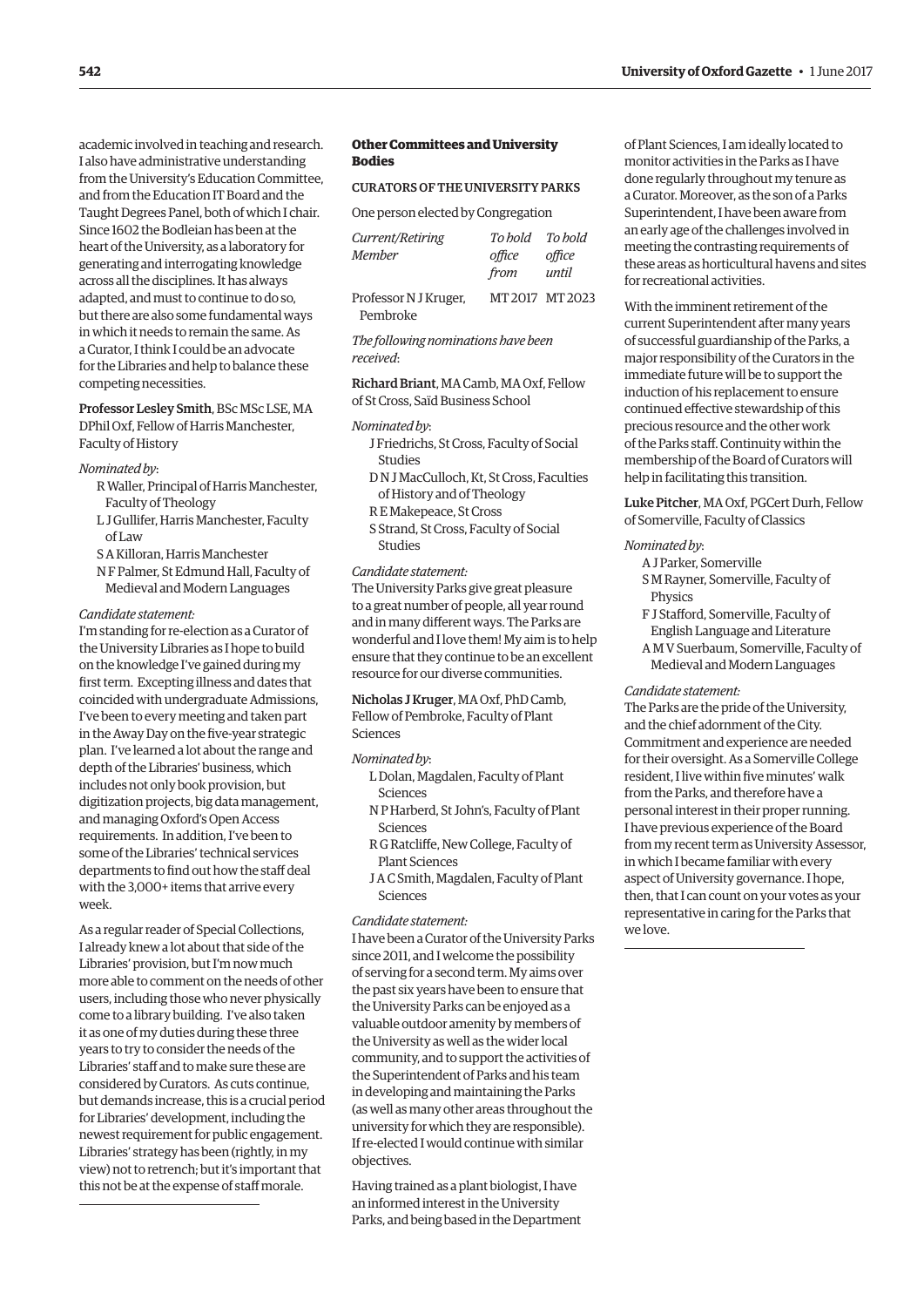# **Divisional Boards**

# MEDICAL SCIENCES BOARD

One person from among the members of staff who are not Heads of Department or statutory professors who are members of the Faculty of Biochemistry, the Faculty of Clinical Medicine, the Faculty of Physiological Sciences and the Faculty of Psychological Studies, elected jointly by the members of the Faculty of Biochemistry, the Faculty of Clinical Medicine, the Faculty of Physiological Sciences and the Faculty of Psychological Studies

| Current/Retiring<br>Member                              | To hold<br>office<br>from | To bold<br>office<br>until |
|---------------------------------------------------------|---------------------------|----------------------------|
| Professor Kate Nation. MT 2017<br>St John's, Faculty of |                           | MT <sub>2021</sub>         |

Psychological Studies

*The following nominations have been received*:

# Professor Colin Baigent, BM BCh MA Oxf, MSc Lond, Faculty of Clinical Medicine

#### *Nominated by*:

- Sir John Bell, Christ Church, Faculty of Clinical Medicine
- Professor Dame Valerie Beral, Green Templeton, Faculty of Clinical Medicine
- C P Conlon, Oriel, Faculty of Clinical Medicine
- C W Pugh, Kellogg, Faculty of Clinical Medicine
- S Shepperd, Kellogg, Faculty of Clinical Medicine

# *Candidate statement:*

I wish to stand for election for the Medical Sciences Board because I believe I can make a valuable contribution to strategic planning and management of the Medical Sciences Division. I am Director of the MRC Population Health Research Unit (PHRU; 53 staff), and Deputy Director of the Clinical Trial Service Unit and Epidemiological Studies Unit (250 staff), both of which are part of the Nuffield Department of Population Health (NDPH). I have experience in all aspects of directing a large medical group, including funding and budgeting, directing scientific and administrative staff, career development and training, and strategic planning. I have raised over £80 million in funding during my career. I was responsible for coordinating the REF 2014 return for the NDPH, in collaboration with the Department of Primary Health Care Sciences, which was rated top nationally in Population Health and Primary Care, and believe that I would be able to make a strong contribution to

planning for the next REF exercise. I serve as joint Athena SWAN coordinator for NDPH, and during my tenure we have successfully obtained bronze and silver awards. I have served on national funding panels, and I am currently vice-Chair of the BHF Clinical Studies Committee, and as Director of MRC PHRU I am involved in discussions within the MRC about national funding strategy. In summary, I believe that my experience and skills will be valuable to the Division in maintaining its competitive strength, and would welcome the opportunity to serve on this Divisional Board.

Professor Jonathan L Rees, BM BS MD Lond, MA Oxf, Fellow of Pembroke, Faculty of Clinical Medicine

#### *Nominated by*:

- A J Carr, Worcester, Faculty of Clinical Medicine
- A M Furger, Pembroke, Faculty of Biochemistry
- J C Taylor, St Edmund Hall, Faculty of Clinical Medicine
- B P Wordsworth, Green Templeton, Faculty of Clinical Medicine

#### *Candidate statement:*

I have been part of the Faculty of Medicine in the Nuffield Department of Orthopaedics, Rheumatology and Musculoskeletal Science (NDORMS) for the last 12 years. For part of that time I have been Head of Education in NDORMS and also Director of the undergraduate medical student programme for Orthopaedics, Rheumatology, Trauma and Emergency Medicine.

I have also sat on Royal College Research Committees, National Surgical Society Councils and other national committees. I have been involved at this level in strategic planning and the delivery of new projects. I have authored a number of national guidelines, national reports and national policies that standardise and improve patient care.

I now want to use these experiences and the skills learnt to make a greater contribution within the University and the Medical Sciences Division.

Professor Kevin Talbot, BSc MB BS Lond, DPhil Oxf, Faculty of Clinical Medicine

#### *Nominated by:*

- K M Channon, Exeter, Faculty of Clinical Medicine
- G A P Holländer, Jesus, Faculty of Clinical Medicine
- I M C Tracey, Pembroke, Faculties of Psychological Studies and of Clinical Medicine
- M J A Wood, Somerville, Faculty of Physiological Sciences

#### *Candidate statement:*

In my current role as Head of the Division of Clinical Neurology, within the Nuffield Department of Clinical Neurosciences, I am responsible for overseeing the academic leadership of basic and clinical research in neurology and related disciplines. I have a strong track record of mentoring the careers of others, and in undergraduate teaching at both pre-clinical and clinical level, including serving on the examination boards of the pre-clinical (BM) exams and the MSc in Neuroscience. I have considerable experience in managing cross-departmental research projects, and for 10 years my research group was based in DPAG, before moving to the Headington campus. I am therefore one of a very few clinician scientists in Oxford who has direct experience of both the South Parks Rd and hospital based research environments in the Medical Sciences Division, and I am strongly committed to improving integration across the Division. As a clinically active academic I am well versed in navigating through the challenges of delivering high quality research and education within the NHS environment. I am currently a member of the Joint University/OUHFT R and D Committee. I would now like to build on this experience through membership of the Medical Sciences Divisional Board.

# **Notes:**

Nominations in writing for the elections on 8 June, by four members of Congregation other than the candidate, were received by the Elections Office at the University Offices, Wellington Square, up to 4pm on 11 May.

Candidates were invited to include with their nomination forms a written statement of no more than 250 words, setting out their reasons for standing and qualifications for the office being sought. These statements [are now available online at www.admin.](www.admin.ox.ac.uk/elections/elections.shtml) ox.ac.uk/elections/elections.shtml and published in this issue of the *Gazette*. Voters may wish to wait until they have read these statements before returning their ballot papers.

Ballot papers were sent out to members of Congregation on 19 May. Completed ballot papers must be received by the Elections Office not later than **4pm on 8 June**.

For further information, please contact the Elections Officer [\(shirley.mulvihill@admin.](mailto:shirley.mulvihill@admin.ox.ac.uk) [ox.ac.uk\).](mailto:shirley.mulvihill@admin.ox.ac.uk)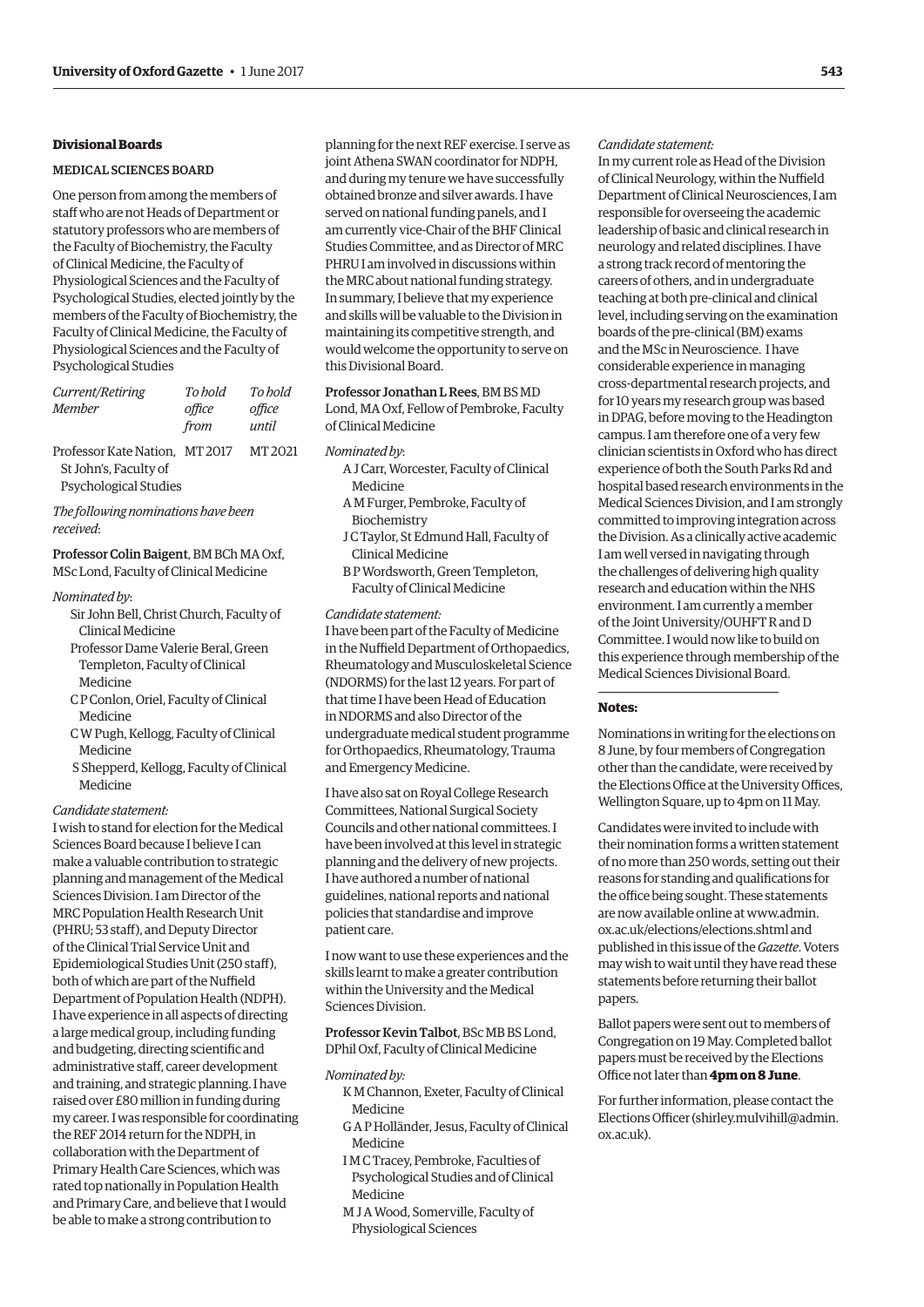| <b>Elections</b> | 15 June |
|------------------|---------|
|                  |         |

Nominations for these elections closed at 4pm on Thursday, 18 May 2017. As the number of nominations received is no more than sufficient to fill the following vacancies, the candidates nominated below shall be deemed to be duly elected as of Thursday, 18 May 2017 (as per Congregation Regulations 2 of 2002, regulations 8.2 (3) and 8.2 (6); Council Regulations 17 of 2002, regulations 22 and 26; and Council Regulations 19 of 2002, regulations 40 and 44). For the purposes of elections, academic standing is as defined in Council Regulations 22 of 2002, Part 2: Academic Precedence and Standing, made by Council on 26 June 2002.

#### **Divisional Boards**

# MATHEMATICAL, PHYSICAL AND LIFE SCIENCES BOARD

Two persons elected by and from among the members of the Faculty of Mathematics

| Current/Retiring | To hold | To bold |
|------------------|---------|---------|
| Member           | office  | office  |
|                  | from    | until   |
| Vacancy          | wie     | MT 2019 |
| Vacancy          | wie     | MT 2020 |

# *The following nominations have been received*:

# Philip Candelas, BA Camb, DPhil Oxf, Fellow of Wadham, Faculty of Mathematics

#### *Nominated by*:

- C J W Breward, Christ Church, Faculty of Mathematics
- M R Bridson, Magdalen, Faculty of **Mathematics**
- R A Earl, Worcester, Faculty of **Mathematics**

A Goriely, St Catherine's, Faculty of **Mathematics** 

# Jon Chapman, MA DPhil Oxf, Fellow of Mansfield, Faculty of Mathematics

*Nominated by*:

- C J W Breward, Christ Church, Faculty of Mathematics
- M R Bridson, Magdalen, Faculty of Mathematics
- R A Earl, Worcester, Faculty of **Mathematics**
- A Goriely, St Catherine's, Faculty of **Mathematics**

One person elected by and from among the members of the Faculty of Physics

| Current/Retiring | To bold | To bold            |
|------------------|---------|--------------------|
| <b>Member</b>    | office  | office             |
|                  | from    | until              |
| Vacancy          | wie     | MT <sub>2020</sub> |

*The following nomination has been received*:

A Ardavan, MA DPhil Oxf, Fellow of

Magdalen, Faculty of Physics

#### *Nominated by*:

- S J Blundell, Mansfield, Faculty of Physics P G Radaelli, Wadham, Faculty of Physics
- A J Turberfield, Magdalen, Faculty of **Physics**
- J F Wheater, University College, Faculty of Physics

One person elected by and from among the members of the Faculty of Zoology

| Current/Retiring | To bold | To hold            |
|------------------|---------|--------------------|
| Member           | office  | office             |
|                  | from    | until              |
| Vacancy          | wie     | MT <sub>2018</sub> |
|                  |         |                    |

*The following nomination has been received*:

Tim Coulson, BSc York, PhD Dip Imp, Fellow of Jesus, Faculty of Zoology

#### *Nominated by*:

- T M Burt de Perera, St John's, Faculty of Zoology
- E S Jeffers, Faculty of Zoology
- E J Milner-Gulland, Merton, Faculty of Zoology
- B C Sheldon, Wolfson, Faculty of Zoology

For further information, please contact the Secretary ([saira.shaikh@mpls.ox.ac.uk\).](mailto:saira.shaikh@mpls.ox.ac.uk)

#### **Faculty Boards**

# BOARD OF THE FACULTY OF PHILOSOPHY

Board of the Faculty of Philosophy

Two persons elected by and from among the members of the Faculty of Philosophy

| Current/Retiring     | To hold       | To hold         |
|----------------------|---------------|-----------------|
| <b>Member</b>        | office        | office          |
|                      | from          | until           |
| Professor Stephen    |               |                 |
| Mulhall, New College | MT2017 MT2018 |                 |
| Dr Karen Margrethe   |               |                 |
| Nielsen, Somerville  |               | MT 2017 MT 2018 |

*The following nominations have been received*:

A D Gomes, BA BPhil DPhil Oxf, Fellow of Trinity

# *Nominated by*:

P D Elbourne, Magdalen A E Hills, St John's D J Scott, Lady Margaret Hall C G Timpson, Brasenose

James Grant, BPhil DPhil Oxf, BA Queen's Canada, Fellow of Exeter

*Nominated by*:

P D Elbourne, Magdalen A E Hills, St John's D J Scott, Lady Margaret Hall

C G Timpson, Brasenose

# **Notes:**

Nominations in writing for the elections on 15 June, by four members of Congregation other than the candidate, were received by the Elections Office at the University Offices, Wellington Square, up to 4pm on 18 May. For further information, please contact the Elections Officer [\(shirley.mulvihill@admin.](mailto:shirley.mulvihill@admin.ox.ac.uk) [ox.ac.uk\).](mailto:shirley.mulvihill@admin.ox.ac.uk)

# **Lapsed Vacancies**

As no nominations were received, the following vacancy has now lapsed and, in accordance with the regulations, must remain vacant until an appointment is made jointly by the Proctors and Vice-Chancellor.

Any eligible member of Congregation who wishes to be considered for appointment to one of these vacancies is asked to contact the Elections Officer ([shirley.mulvihill@](mailto:shirley.mulvihill@admin.ox.ac.uk) [admin.ox.ac.uk\) by](mailto:shirley.mulvihill@admin.ox.ac.uk) **8 June**.

# MATHEMATICAL, PHYSICAL AND LIFE SCIENCES BOARD

One person elected by and from among the members of the Faculty of Engineering to hold office until Michaelmas term 2018.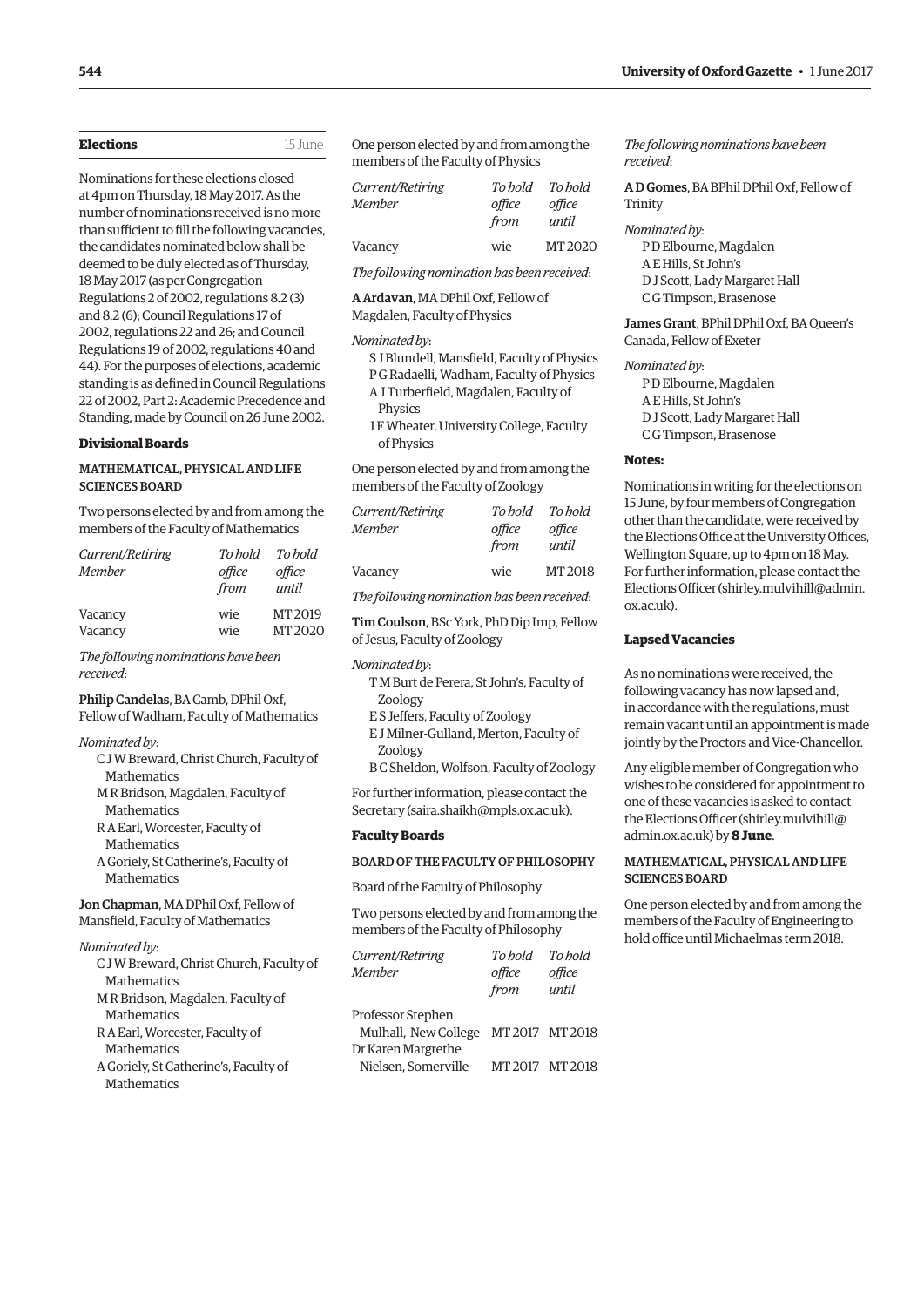# <span id="page-16-0"></span>Advertisements

#### **Advertising enquiries**

*Email*: [gazette.ads@admin.ox.ac.uk](mailto:gazette.ads@admin.ox.ac.uk) *Telephone*: 01865 (2)80548 *Web*[: www.ox.ac.uk/gazette/](www.ox.ac.uk/gazette/classifiedadvertising) classifiedadvertising

# **Deadline**

Advertisements are to be received by **noon on Wednesday** of the week before publication (ie eight days before publication). Advertisements must be submitted online.

#### **Charges**

Commercial advertisers: £30 per insertion of up to 70 words, or £60 per insertion of 71–150 words.

Private advertisers: £20 per insertion of up to 70 words, or £40 per insertion of 71–150 words.

Advertisements which are placed only in the online edition of the *Gazette* are reduced to £20 per insertion for commercial advertisers and £10 per insertion for private advertisers for 70-word advertisements (or £40 and £20 respectively for 150-word advertisements).

See our website for examples of whether an advertisement is considered commercial [or private: www.ox.ac.uk/gazette/](www.ox.ac.uk/gazette/classifiedadvertising) classifiedadvertising.

#### **Online submission and payment**

Advertisements must be submitted and paid for online, using a credit card or debit card, through a secure website. For details, see [www.ox.ac.uk/gazette/classifiedadvertising.](http://www.ox.ac.uk/gazette/classifiedadvertising)

# **Extracts from the terms and conditions of acceptance of advertisements**

#### *General*

1. Advertisements are accepted for publication at the discretion of the editor of the *Gazette*.

*Note*. When an advertisement is received online, an acknowledgement will be emailed automatically to the email address provided by the advertiser. The sending of this acknowledgement does not constitute an an acceptance of the advertisement or an undertaking to publish the advertisement in the *Gazette*.

2. The right of the *Gazette* to edit an advertisement, in particular to abridge when necessary, is reserved.

3. Advertisements must be accompanied by the correct payment, and must be received by the deadline stated above. *No refund can be made for cancellation after the acceptance of advertisements*.

4. Once an advertisement has been submitted for publication, no change to the text can be accepted.

5. Voucher copies or cuttings cannot be supplied.

#### *Charges*

6. Two separate charging arrangements will apply, for commercial and private advertisers. The rates applicable at any time will be published regularly in the *Gazette*, and may be obtained upon enquiry. The rates, and guidance on applicability of each rate, are also available online.

The editor's decision regarding applicability of these rates to an individual advertiser will be final.

# *Disclaimer*

**7. The University of Oxford and Oxford University Press accept no responsibility for the content of any advertisement published in the** *Gazette***. Readers should note that the inclusion of any advertisement in no way implies approval or recommendation of either the terms of any offer contained in it or of the advertiser by the University of Oxford or Oxford University Press.**

# *Advertisers' Warranty and Indemnity* **13. The advertiser warrants:**

**(i) Not to discriminate against any respondents to an advertisement published in the** *Gazette* **on the basis of their gender, sexual orientation, marital or civil partner status, gender reassignment, race, religion or belief, colour, nationality, ethnic or national origin, disability or age, or pregnancy.**

(ii) That the advertisement does not contravene any current legislation, rules, regulations or applicable codes of practice.

(iii) That it is not in any way illegal or defamatory or a breach of copyright or an infringement of any other person's intellectual property or other rights.

*You are advised to view our full Terms and Conditions of acceptance of advertisements. Submission of an advertisement implies acceptance of our terms and conditions, which may be found at www.ox.ac.uk/gazette/ [classifiedadvertising, and may also be obtained](www.ox.ac.uk/gazette/classifiedadvertising)  on application to Gazette Advertisements, Public Affairs Directorate, University Offices, Wellington Square, Oxford OX1 2JD.*

#### **Publication in online** *Gazette*

16. Unless the advertiser stipulates otherwise, all advertisements will be published in the online *Gazette* in addition to the printed *Gazette*. At the time of submission of an advertisement, the advertiser may stipulate that he or she does not wish the advertisement to be included in the online *Gazette*. This stipulation: (i) must be made at the time of submission of the advertisement; (ii) cannot later be altered; (iii) will apply to all instances of publication of an advertisement arranged at the time of submission of that advertisement. Please note that advertisements form part of the online *Gazette* as published and cannot be removed or amended after publication.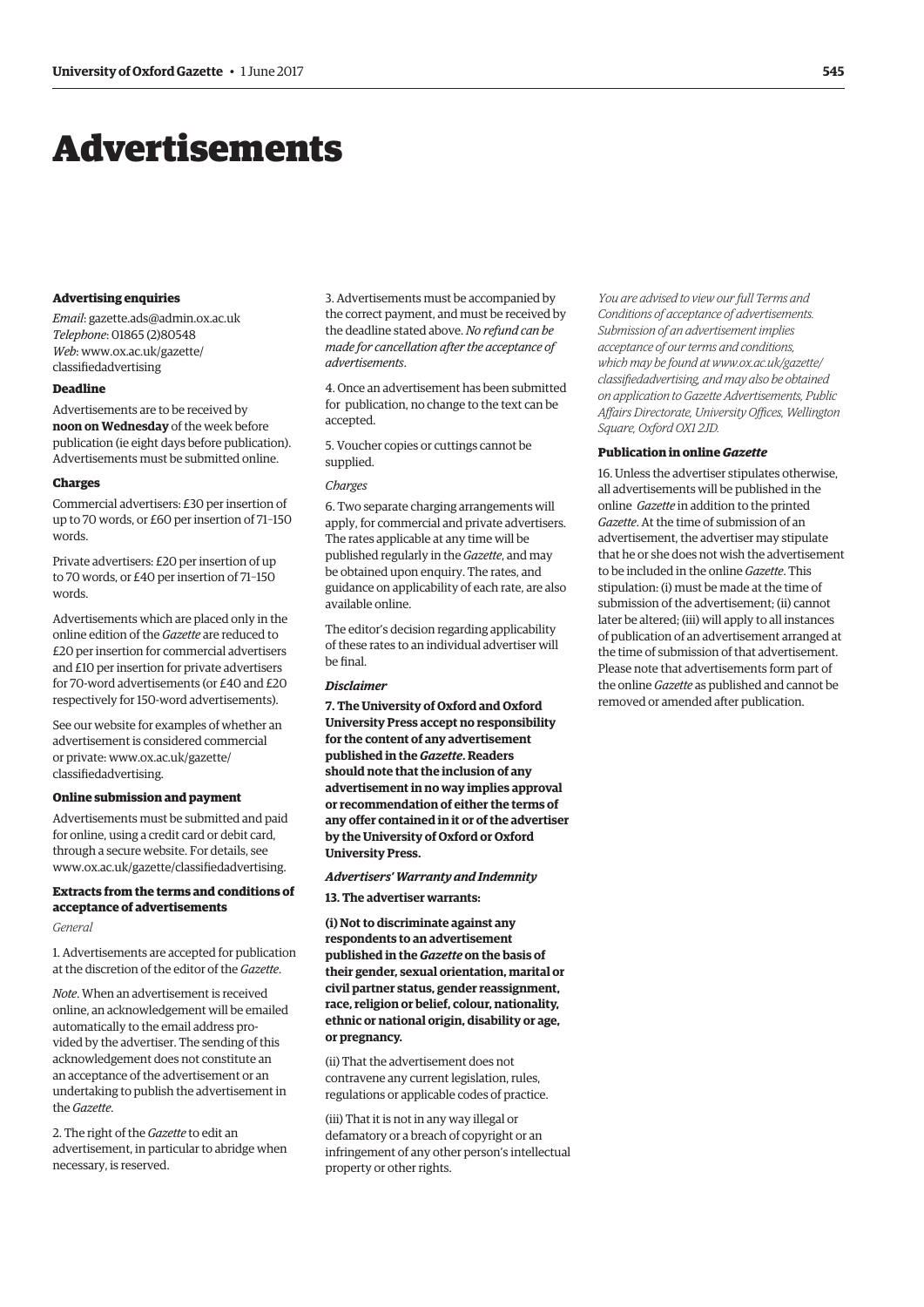# **Miscellaneous**

#### **Shezan Restaurant**

**Mughal Indian cuisine at Shezan**: 1st floor, 135 High St, Oxford. From our kitchen to your table, we bring you fresh herbs, spices, roots, fragrances and the Mughal tradition of passion for good food. Serving as dining rooms since 1915. Open daily noon–3pm and 5.30–11pm. Tel: 01865 251600. Website: [www.](http://www.shezanoxford.co.uk) [shezanoxford.co.uk.](http://www.shezanoxford.co.uk)

# **UK Brain Bank for Autism and Related Developmental Research, JR**

**The developing brain is altered in autism** but neuroscientists do not know how or why. Research is needed to understand the causes and biological basis of autism, to develop better interventions to improve the lives of those directly affected by it. Such critical research is hindered by the scarcity of donated human brain tissue. Control tissue, donated by people who do not have autism, is needed for comparison just as much as donations by people who do – and the NHS organ donor scheme does not include brain donation. We particularly want younger people to consider making a pledge to donate their brain after death (the further the brain is from its inception, the more difficult it is to understand the process of its development, so we do not take donations from people over 65 not directly affected by autism). See [www.](http://www.brainbankforautism.org.uk) [brainbankforautism.org.uk fo](http://www.brainbankforautism.org.uk)r information and to register as a donor.

#### **Restore Garden Café**

**Spacious café set in award-winning gardens** with delicious food and coffees using organic, fair-trade and local produce where possible. Plants, handmade gifts and cards for sale. Open Mon–Sat, 10am–4pm, Manzil Way, Cowley Rd, Oxford OX4 1YH. All proceeds to Restore, Oxfordshire mental health charity (registered charity number 274222): [www.](http://www.restore.org.uk) [restore.org.uk.](http://www.restore.org.uk)

# **Oxford University Hospitals NHS Trust**

**Oxford University Hospitals wants you to take part in its future**. If you have a contract of employment with the University of Oxford in a department within the Medical Sciences Division, or hold an honorary contract award with OUH for at least 12 months, you can join our staff constituency. University of Oxford staff belonging to other departments can join us as public members. To join us, visit [www.](http://www.ouh.nhs.uk/ft) [ouh.nhs.uk/ft.](http://www.ouh.nhs.uk/ft)

#### **Piano seeking temporary home**

**Due to imminent building works**, my Bechstein grand piano, in excellent condition, needs an appreciative music-loving home for a minimum of six months where it can be played and enjoyed. Please phone 01865 311493.

# **Research participants sought**

**Seeking healthy male volunteers aged 18–85** with no previous history of retinal problems to participate in a study. You would be asked to undergo some simple visual function tests to collect control data. Participation involves 1 session at the Oxford Eye Hospital (at the JR) lasting approximately 1 hour. For more information or to volunteer [for this study, please contact: anum.butt@](mailto:anum.butt@medsci.ox.ac.uk) medsci.ox.ac.uk.

**Project participants sought** to explore older people's daily activities and what might help them to stay independent. We would like to interview people 65+ who don't see and hear too well, or have problems with their memory, as well as anyone who supports or cares for people with these conditions. All responses will be anonymous. If interested, please contact: Kate Hamblin, Oxford Institute [of Population Ageing: 01865 612816 or kate.](mailto:kate.hamblin@ageing.ox.ac.uk) hamblin@ageing.ox.ac.uk.

**Oxford Biobank Study**. Healthy volunteers aged 30–50 needed to attend a 1-hour visit at the Oxford Centre for Diabetes, Endocrinology and Metabolism (OCDEM), Churchill Hospital, Oxford. Visit includes measurements of blood pressure, body shape and blood sampling for analysis, including blood glucose and cholesterol. We also perform a DEXA scan measuring total and regional body fat. For [further information: www.oxfordbiobank.org.](www.oxfordbiobank.org.uk) uk or 01865 857284.

**The Brain4Maths study**, Department of Experimental Psychology, aims to reveal how the brain supports maths in children and young adults. It involves a scan using an MRI scanner to collect brain images together with a session involving a series of puzzles. The team are recruiting children aged 6, 10 and 14. Children receive a voucher as a thank-you; parents are compensated for their time. For more informati[on, email brain4maths@gmail.](mailto:brain4maths@gmail.com) com or visit [http://ow.ly/9NfI30c1U6N.](http://ow.ly/9NfI30c1U6N)

#### **Groups and societies**

**The Oxford University Newcomers' Club** at the University Club, 11 Mansfield Rd, OX1 3SZ, welcomes the wives, husbands or partners of visiting scholars, of graduate students and of newly appointed academic and administrative members of the University. We offer help, advice, information and the opportunity to meet others socially. Informal coffee mornings are held in the club every Wednesday 10.30–12 (excluding the Christmas vacation). Newcomers with children (0–4) meet every Fri in term 10.15–11.45. We have a large programme of events including tours of colleges, museums and other places of interest. Other term-time activities include a book group, informal conversation group, garden group, antiques group, opportunity

to explore Oxfordshire and an opportunities in Oxford group. Visit our website: [www.](http://www.newcomers.ox.ac.uk) [newcomers.ox.ac.uk.](http://www.newcomers.ox.ac.uk)

#### **Oxford Research Staff Society (OxRSS)**

is run by and for Oxford research staff. It provides researchers with social and professional networking opportunities, and a voice in University decisions that affect them. Membership is free and automatic for all research staff employed by the University of Oxford. For more information and to keep up to date, see: web: [www.oxrss.ox.ac.uk;](http://www.oxrss.ox.ac.uk)  Facebook: [http://fb.me/oxrss; Tw](http://fb.me/oxrss)itter: @ResStaffOxford; mailing list: researchstaff[subscribe@maillist.ox.ac.uk.](mailto:researchstaff-subscribe@maillist.ox.ac.uk)

# **Restoration and conservation of antique furniture**

**John Hulme** undertakes all aspects of restoration. 30 years' experience. Collection and delivery. For free advice, telephone or write to the Workshop, 11A High St, Chipping Norton, Oxon, OX7 5AD. Tel: 01608 641692.

#### **Sell your unwanted books**

**We buy academic and non-academic used books**. If you are moving office or home, leaving the University or just need more space, we can help. We are most interested in arts, history and social sciences and also buy classical or jazz CDs. Good prices paid for large or small collections and we collect from anywhere in the Oxford area. Please contact [Ross on 07720 288774 or bd@beadledavies.](mailto:bd@beadledavies.co.uk) co.uk.

#### **Services offered**

**Big or small, we ship it all**. Plus free pick up anywhere in Oxford. Also full printing services available (both online and serviced), 24-hour photocopying, private mailing addresses, fax bureau, mailing services and much more. Contact or visit Mail Boxes Etc, 266 Banbury Rd, Oxford. Tel: 01865 514655. Fax: 01865 514656. Email: [staff@mbesummertown.co.uk.](mailto:staff@mbesummertown.co.uk)  Also at 94 London Rd, Oxford. Tel: 01865 [741729. Fax: 01865 742431. Email: staff@](mailto:staff@mbeheadington.co.uk) mbeheadington.co.uk.

**Carpenter/joiner**. For bookcases, wardrobes, etc, made on site to your specifications. Portfolio available. Call Rob Guthrie on 01608 677423 (evening) or 07961 444957 (daytime). Email: [rob.s.guthrie@gmail.com. W](mailto:rob.s.guthrie@gmail.com)eb: [www.](http://www.robguthrie.co.uk) [robguthrie.co.uk.](http://www.robguthrie.co.uk)

#### **Manuscript reviewing and thesis coaching**

with a positive, constructive approach. Experience with high-ranking journals, major scholarly publishers and doctoral theses at leading institutions. Working at any stage, from outlining ideas and structure to that difficult half-way stage to pre-submission reviewing. Areas of specialisation include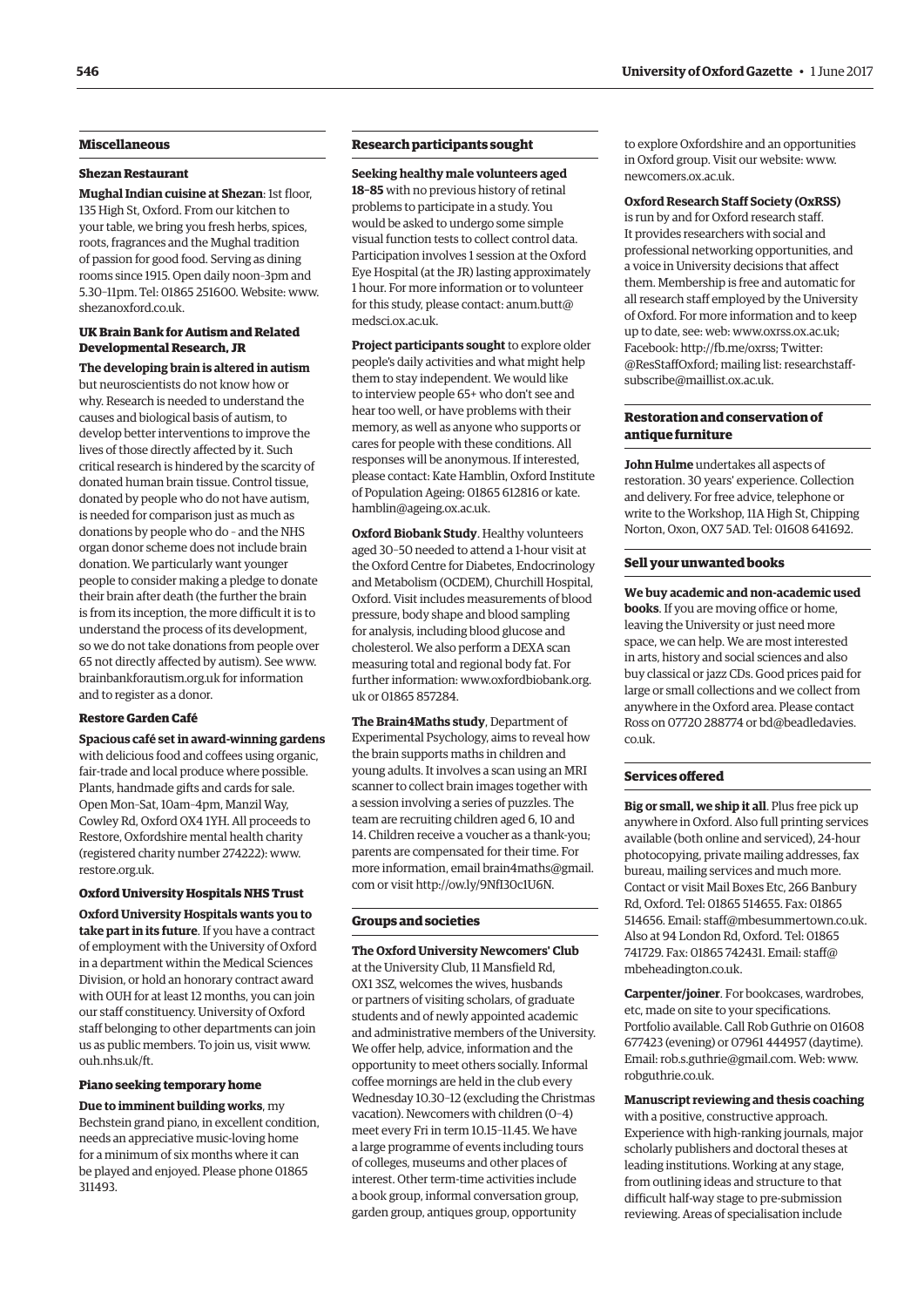politics/IR, conflict studies and HRL/IHL (theoretical/empirical) but have worked more broadly (archaeology, religion, etc). It can be a [less painful process. Email p.i.wolpe@gmail.](mailto:p.i.wolpe@gmail.com) com.

#### **Situations vacant**

**Retired doctor in north Oxford** requires parttime secretarial help. Please contact: 01865 511413.

**Oxford University Press** is currently advertising for an Archives Assistant. The role will support the OUP Archives team in the administration of the department. This will entail archiving and cataloguing new materials received by the department, and providing general access to the collection for internal and external researchers. The post is a full-time, fixed-term contract. For further information and details of the application [process please see: https://eu1.advorto.com/](https://eu1.advorto.com/OUP/VacancyInformation.aspx?VId=20834) OUP/VacancyInformation.aspx?VId=20834.

# **Houses to let**

**North Oxford house available from 16 Jul to 10 Sept** – minimum stay 1 month. Walking distance to supermarkets, restaurants, banks, sports centre with swimming pool and park. Oxford centre 10 mins away by bus. Fully furnished and equipped. 4 double bedrooms, 2 bathrooms and toilets, sitting room, large kitchen/dining room. Pleasant garden. On-street parking. £1,200 pm inclusive. Email: [mariaparsons@btopenworld.com.](mailto:mariaparsons@btopenworld.com)

**Summertown period cottage** to let Jul to Oct. Secluded quiet location. 2 beds, sleeps 3 plus guest bed. Close to shops and easy access to city centre. £400 pw excluding bills. Deposit [and references required. Email: canperdiu8@](mailto:canperdiu8@yahoo.co.uk) yahoo.co.uk.

**Recently renovated Victorian mid-terrace house** on Marlborough Road (OX1). Only *c*20-min stroll to the city centre. 3 bedrooms | 2 reception rooms | kitchen/ breakfast room with rangemaster cooker | garden with terrace | double glazing | friendly neighbours. £1,650 pm, fully furnished. Available from Jul or Sept 2017. Would suit couple, young family or [individual. No HMO. Email kate.kettle@icloud.](mailto:kate.kettle@icloud.com) com to enquire and request a brochure.

#### **Flats to let**

#### **1-bedroom central Oxford waterside**

**furnished flat** in Empress Court: lovely large, bright 2nd-floor flat with a balcony over the Millstream. Very quiet location in the centre with local shop opposite, 5 mins' walk from train station and city centre. Suit postgraduate student or couple. Available from 27 Jun for [12 months: £1,395 pcm. Contact john.briggs@](mailto:john.briggs@chch.ox.ac.uk) chch.ox.ac.uk or 07469 940 254.

**2-bedroom central Oxford ground-floor flat**

with outdoor seating by the river and allocated parking space: large 22ft sitting room, 2 double bedrooms, separate kitchen. Millbank is in a quiet leafy location 3 mins' walk from the train station and a short distance from the new shopping centre. Decent supermarket close. Available from early Jul for 12 months: [£1,395 pcm. Contact john.briggs@chch.ox.ac.](mailto:john.briggs@chch.ox.ac.uk) uk or 07469 940 254.

# **Accommodation offered**

#### *Graduate Accommodation Office*

The Graduate Accommodation Office provides affordable accommodation to full-time graduate students of the [University. Please see www.admin.ox.ac.](www.admin.ox.ac.uk/graduateaccommodation) uk/graduateaccommodation. Academic visitors, staff and part-time students may wish to register for Student Pad, a website where private landlords advertise for tenants associated with the University: [www.oxfordstudentpad.co.uk.](http://www.oxfordstudentpad.co.uk)

**scottfraser –** market leaders for quality Oxfordshire property. Selling, letting, buying, renting, investing – we are here to help. Visit [www.scottfraser.co.uk fo](http://www.scottfraser.co.uk)r more information or call: Headington sales: 01865 759500; Summertown sales: 01865 553900; East Oxford sales: 01865 244666; Witney sales: 01993 705507; Headington lettings: 01865 761111; Summertown lettings: 01865 554577; East Oxford and student lettings: 01865 244666; Witney lettings: 01993 777909.

**Room available to cat lover** in large modern house in Jericho. Shared kitchen. Must be willing to care for cats when owner is away. Garden. Shared use of family kitchen; exclusive use of bathroom; Wi-Fi; central heating. Easy walking distance to University, local shops, restaurants and cinema, Port Meadow. Available from Jul for 1 year. Email [jericholandlady@gmail.com or](mailto:jericholandlady@gmail.com) tel 01865 311372.

#### **Accommodation sought**

#### *University Accommodation Office*

Landlords – do you have a spare room, flat or house to let? Oxford University Accommodation Office seeks all types of short- and long-term accommodation for students, academic visitors, postdocs and members of the University. Our Studentpad software allows landlords to quickly advertise properties online, amend details and upload photos. See: www.admin. [ox.ac.uk/accommodation/landlord. For](www.admin.ox.ac.uk/accommodation/landlord)  information: 01865 280923.

# **3- or 4-bedroom house or flat sought**

**for Michaelmas term**. Are you taking a sabbatical or looking to rent your home from late Aug/early Sept to mid/late Dec? We are a responsible Oxford University family looking for a four-month tenancy in furnished accommodation while work is completed at our home. We have been landlords ourselves and would take good care of your home/pets/ plants! Contact: [miller.soph@gmail.com.](mailto:miller.soph@gmail.com)

#### **Self-catering apartments**

**Visiting Oxford?** Studio, 1-, 2- and 3-bed properties conveniently located for various colleges and University departments. Available from 1 week to several months. Apartments are serviced, with linen provided and all bills included. Details, location maps and photos can be found on our website at [www.](http://www.shortletspace.co.uk) [shortletspace.co.uk. Co](http://www.shortletspace.co.uk)ntact us by email on [stay@shortletspace.co.uk or](mailto:stay@shortletspace.co.uk) call us on 01993 811711.

#### **Holiday lets**

**Midhurst**. Romantic, primitive, 2-bedroom gamekeeper's cottage up a muddy farm track in national park at the foot of the South Downs. Open fire, polished floor, simple kitchen; dishwasher, washing machine; broadband, no TV, large study. On own 190-acre organic farm – woods, valleys, river, bluebells, deer. Available weekends; discounts for junior academics. Pictures at [www.](http://www.wakehamfarm.com) [wakehamfarm.com or](http://www.wakehamfarm.com) [email haroldcarter@](mailto:haroldcarter@mac.com) mac.com.

**Cornwall**, cottage and restored chapel in quiet hamlet on South-west Coastal Footpath within 100m of the sea and minutes from Caerhays and Heligan. Each property sleeps 6. Comfortably furnished, c/h, wood burner and broadband. Ideal for reading, writing, painting, walking, bathing, bird watching. Beautiful beach perfect for bucket and spade family holidays. Short winter breaks available from £250. Tel: 01865 558503 or 07917 864113. Email: [gabriel.amherst@btconnect.com. Se](mailto:gabriel.amherst@btconnect.com)e: [www.cornwallcornwall.com.](http://www.cornwallcornwall.com)

#### **Choose from over 11,000 holiday villas**

and apartments in Spain with Clickstay. We make it easy for you to make the perfect choice with our verified renter reviews and a dedicated customer services team. You can choose from modern apartments in Mallorca to whitewashed traditional fincas in Tenerife from just £73 pw! Many of our rental properties have private pools, sea views and large gardens with BBQ facilities. See: [www.](http://www.clickstay.com/spain) [clickstay.com/spain.](http://www.clickstay.com/spain)